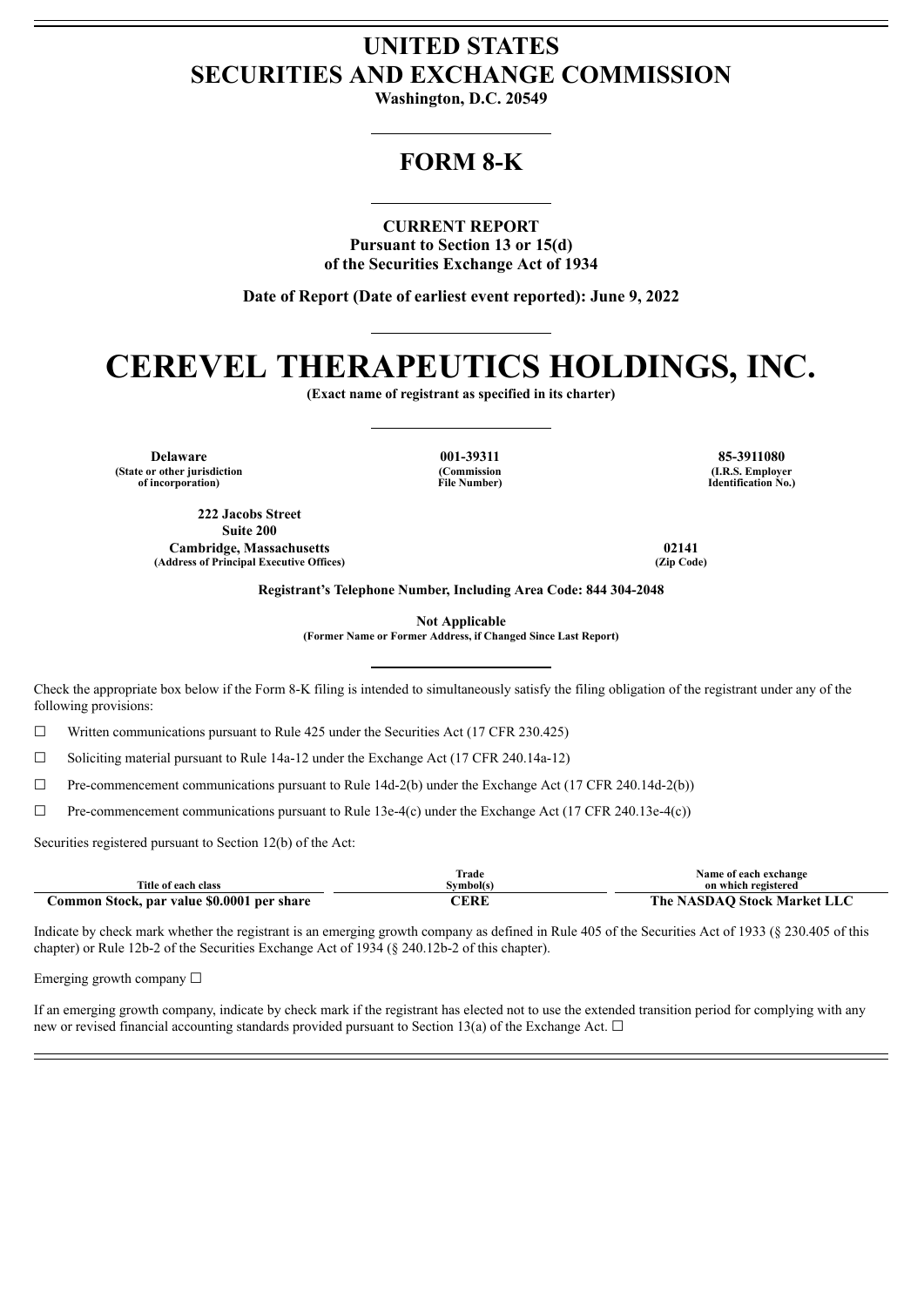#### Item 5.02 Departure of Directors or Certain Officers; Election of Directors; Appointment of Certain Officers; Compensatory **Arrangements of Certain Officers.**

#### *Resignation of Morris Birnbaum, M.D., Ph.D. as a Class I Director*

On June 9, 2022, Morris Birnbaum, M.D., Ph.D. informed Cerevel Therapeutics Holdings, Inc. (the "Company") that he is retiring from his role as Senior Vice President and Chief Scientific Officer of Internal Medicine at Pfizer Inc. ("Pfizer"), and will therefore be stepping down from his position as a Class I member of the Board of Directors of the Company (the "Board"), and all committees thereof, effective June 14, 2022. Dr. Birnbaum's resignation is not the result of any disagreement with the Company on any matter relating to the Company's operations, policies or practices.

#### *Appointment of Suneet Varma as a Class I Director*

On June 14, 2022, upon the recommendation of the Nominating and Corporate Governance Committee of the Board (the "Nominating and Corporate Governance Committee"), the Board appointed Suneet Varma to serve on the Board, effective immediately. Mr. Varma shall serve as a Class I director until his term expires at the 2024 annual meeting of stockholders. The Board determined that Mr. Varma is independent under the listing standards of The Nasdaq Capital Market.

Suneet Varma is currently Global President, Rare Diseases, at Pfizer, where he leads one of Pfizer's fastest growing, high science units, which includes a diverse portfolio in multiple therapeutic areas including cardiology, hematology, endocrinology-metabolic, renal and neurology. Just prior, Mr. Varma was Global President, Hospital Business Unit, one of Pfizer's largest units which impacts the lives of over 200 million patients annually. Prior to that, Mr. Varma held positions of increasing responsibility at Pfizer, including Global President within Pfizer's Essential Health group leading the Global Brands and Anti-Infectives portfolios, President and General Manager of Pfizer Consumer Healthcare and Regional President North America, Regional President Asia-Pacific and President of Consumer Healthcare in Canada. Mr. Varma currently sits on the Board of Trustees of Drew University and Kent Place School. Over his career, he has also sat on the Board of the Ad Council and several industry associations. Mr. Varma received his M.B.A. from the Harvard Business School and a B.S. in Engineering from Tufts University.

Mr. Varma was nominated to serve as a director by Pfizer pursuant to that certain Amended and Restated Registration and Shareholder Rights Agreement, dated as of October 27, 2020 and as amended as of the date hereof, by and among the Company and the investors party thereto. Mr. Varma is not a party to any transaction with the Company that would require disclosure under Item 404(a) of Regulation S-K, and, except as disclosed above, there are no arrangements or understandings between Mr. Varma and any other persons pursuant to which he was selected as a director. In addition, Mr. Varma will enter into an indemnification agreement with the Company consistent with the form of indemnification agreement entered into between the Company and its existing non-employee directors.

#### **Item 5.03 Amendments to Articles of Incorporation or Bylaws; Change in Fiscal Year.**

On June 14, 2022, upon the recommendation of the Nominating and Corporate Governance Committee, the Board approved and adopted the Amended and Restated By-laws of the Company (as amended, the "Amended Bylaws"), effective immediately, to provide for majority voting in uncontested elections of directors with a board-rejectable director resignation policy.

The Amended Bylaws provide that, in uncontested elections, a director nominee will be elected by the vote of a majority of the votes properly cast, which means that the number of shares voted "for" a director must exceed the number of votes cast "against" that director. For the avoidance of doubt, neither abstentions nor broker non-votes, which refers to a share otherwise present at the meeting for which a stockholder gives no authority or direction, will be counted as either votes cast "for" or "against" that director's election. In contested elections, where the number of nominees exceeds the number of directors to be elected, plurality voting will continue to apply.

Incumbent directors who fail to receive a majority of votes cast will not be elected and will be required to tender a letter of resignation to the Chairman of the Board. The Chairman of the Board will refer the resignation to the Nominating and Corporate Governance Committee for consideration, who will make a recommendation to the Board as to whether or not to accept the resignation. The Board will promptly accept the resignation unless the Board determines, in consultation with the Nominating and Corporate Governance Committee, that there are exceptional circumstances relating to the composition of the Board or the voting results that should delay the acceptance of the resignation or justify rejecting it. Following the Board's decision, the Company will promptly publicly announce its decision, which, in the event that the Board determines not to accept the resignation, will state the reasons for such decision.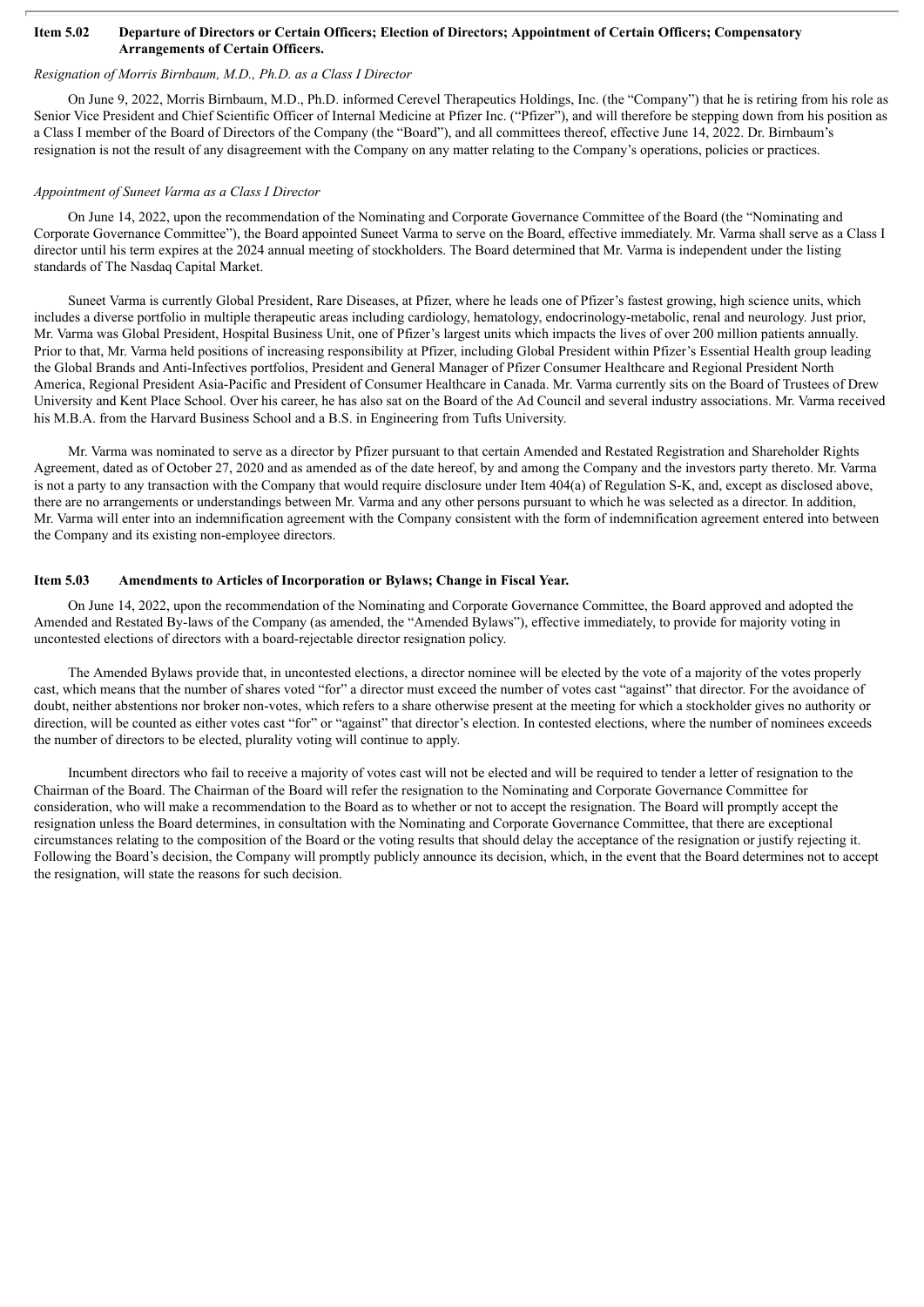The foregoing summary is qualified in its entirety by reference to the full text of the Amended Bylaws, filed as Exhibit 3.1 to this Current Report on Form 8-K and incorporated by reference herein.

#### **Item 5.07 Submission of Matters to a Vote of Security Holders.**

On June 14, 2022, the Company held its 2022 Annual Meeting of Stockholders (the "Annual Meeting") in a virtual-only format via live webcast. Proxies were solicited pursuant to the Company's definitive proxy statement (the "Proxy Statement") filed on April 28, 2022 with the Securities and Exchange Commission under Section 14(a) of the Securities Exchange Act of 1934, as amended (the "Exchange Act"). As of April 18, 2022, the record date for the Annual Meeting, the number of shares of the Company's common stock, \$0.0001 par value per share ("Common Stock"), outstanding and entitled to vote at the Annual Meeting was 148,289,416. The number of shares of Common Stock present or represented by valid proxy at the Annual Meeting was 116,599,373, representing 78.63% of the total number of shares outstanding as of the record date, thus establishing a quorum for the Annual Meeting. Shares present virtually during the Annual Meeting were considered shares of Common Stock represented in person at the Annual Meeting. Each share of Common Stock was entitled to one vote with respect to matters submitted to the Company's stockholders at the Annual Meeting.

At the Annual Meeting, the Company's stockholders were asked to vote on the following matters, which are described in detail in the Proxy Statement: (i) to elect four Class II director nominees to the Board, each to hold office until the Company's 2025 annual meeting of stockholders and until his or her successor is duly elected and qualified, or until his or her earlier resignation or removal ("Proposal 1"); (ii) to approve, on a non-binding advisory basis, the compensation of the Company's named executive officers as described in the Proxy Statement ("Proposal 2"); (iii) to approve, on a non-binding advisory basis, the frequency of future advisory votes on named executive officers' compensation ("Proposal 3"); and (iv) to ratify the appointment of Ernst & Young LLP as the Company's independent registered public accounting firm for the fiscal year ending December 31, 2022 ("Proposal 4").

The voting results reported below are final.

#### Proposal 1 – Election of Four Class II Directors

The stockholders of the Company elected Deborah Baron, M.B.A., Doug Giordano, M.B.A., Adam Koppel, M.D., Ph.D., and Ruth McKernan, Ph.D., CBE, FMedSci as Class II directors of the Company, for a three-year term ending at the annual meeting of stockholders to be held in 2025 and until their successors have been duly elected and qualified or until their earlier death, resignation or removal. The results of the stockholders' vote with respect to the election of the Class II directors were as follows:

|                                    |                       |           | <b>BROKER</b>    |
|------------------------------------|-----------------------|-----------|------------------|
| <b>CLASS II DIRECTOR NOMINEE</b>   | FOR                   | WITHHELD  | <b>NON-VOTES</b> |
| Deborah Baron, M.B.A.              | 107.409.429           | 7.989.080 | 1.200.864        |
| Doug Giordano, M.B.A.              | 110.045.759           | 5.352.750 | 1.200.864        |
| Adam Koppel, M.D., Ph.D.           | 105.404.880           | 9,993,629 | 1.200.864        |
| Ruth McKernan, Ph.D., CBE, FMedSci | 110,168,102 5,230,407 |           | 1,200,864        |

#### Proposal 2 – Non-binding Advisory Vote on the Compensation of Named Executive Officers

The stockholders of the Company approved, on a non-binding, advisory basis, the compensation of the Company's named executive officers as disclosed in the Proxy Statement. The results of the stockholders' vote with respect to the compensation of the named executive officers were as follows:

|            |         |                | : NON-VOTES |
|------------|---------|----------------|-------------|
| <b>FOR</b> | ATNCT   | <b>ABSTAIN</b> |             |
| 5.000.333  | 388,152 | 0.024          | 200.864     |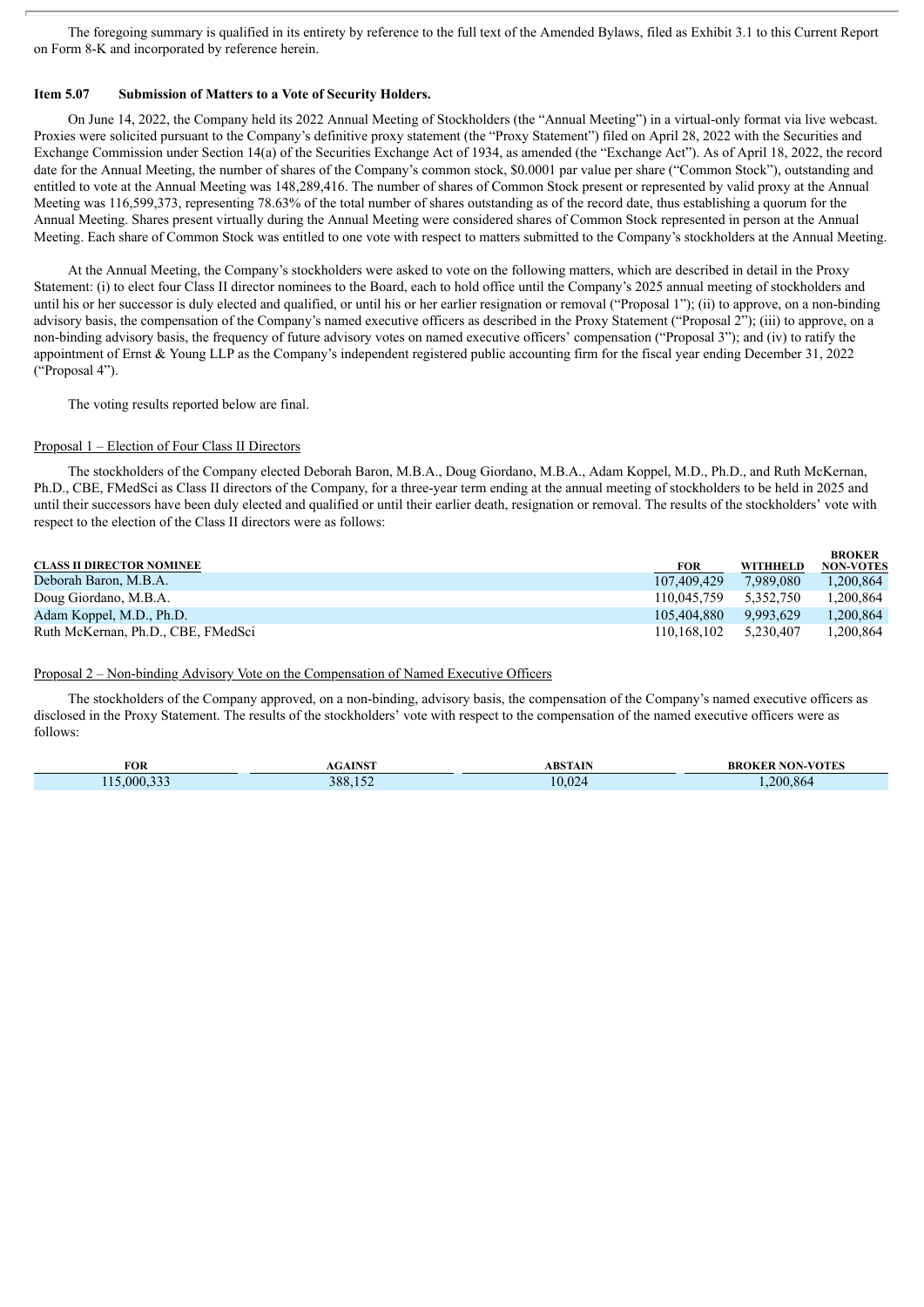#### Proposal 3 – Non-binding Advisory Vote on the Frequency of Future Advisory Votes on Named Executive Officers' Compensation

The stockholders approved, on a non-binding, advisory basis, the frequency of future non-binding advisory votes on the compensation of the Company's named executive officers of every one year. The results of such vote were as follows:

| ONE<br>$\sim$                        | <b>TWO</b>            | <b>THREE</b> |                        |                         |
|--------------------------------------|-----------------------|--------------|------------------------|-------------------------|
| <b>YEAR</b>                          | YEARS                 | <b>YEARS</b> | <b>ABSTAIN</b>         | <b>BROKER NON-VOTES</b> |
| $\sim$<br>.866<br>381<br>$-1$ . $-1$ | $\sim$ $\sim$<br>∪,∠+ | 5.267        | $-100$<br><u>J.IJJ</u> | 200.<br>.864            |

In light of such vote, the Board has determined that the Company will hold future non-binding advisory votes on executive compensation on an annual basis until the next required non-binding advisory vote on the frequency of future stockholder votes on the named executive officers' compensation.

#### Proposal 4 – Ratify the Selection of Independent Registered Public Accounting Firm

The stockholders of the Company ratified the selection of Ernst  $\&$  Young LLP as the Company's independent registered public accounting firm for the fiscal year ending December 31, 2022. The results of the stockholders' vote with respect to such ratification were as follows:

| <b>FOR</b>       | <b>TAICH</b><br> | <b>DETAIN</b>                         | <b>JON-VOTES</b>   |
|------------------|------------------|---------------------------------------|--------------------|
| coc<br>789<br>ιr | $\sim$<br>.02    | $\sim$ $\sim$ $\sim$<br>$\sim$ 1<br>. | NL<br>$\mathbf{N}$ |

No other matters were submitted to or voted on by the Company's stockholders at the Annual Meeting.

#### **Item 7.01 Regulation FD Disclosure.**

On June 15, 2022, the Company issued a press release announcing the resignation of Dr. Birnbaum and the appointment of Mr. Varma to the Board. A copy of the press release is attached hereto as Exhibit 99.1 and is incorporated into this Item 7.01 by reference.

The information contained in Item 7.01 of this Current Report on Form 8-K and Exhibit 99.1 attached hereto is intended to be furnished and shall not be deemed "filed" for purposes of Section 18 of Exchange Act or otherwise subject to the liabilities of that section, nor shall it be deemed incorporated by reference in any filing under the Securities Act of 1933, as amended, or the Exchange Act, except as expressly set forth by specific reference in such filing.

#### **Item 9.01 Financial Statements and Exhibits.**

(d) Exhibits.

| Exhibit No. | Description                                                                                              |
|-------------|----------------------------------------------------------------------------------------------------------|
| 3.1         | <u>Amended and Restated Bylaws of Cerevel Therapeutics Holdings, Inc.</u>                                |
| 99.1        | <u>Press release issued by Cerevel Therapeutics Holdings, Inc. on June 15, 2022, furnished herewith.</u> |
| 104         | Cover Page Interactive Data File (embedded within the Inline XBRL document)                              |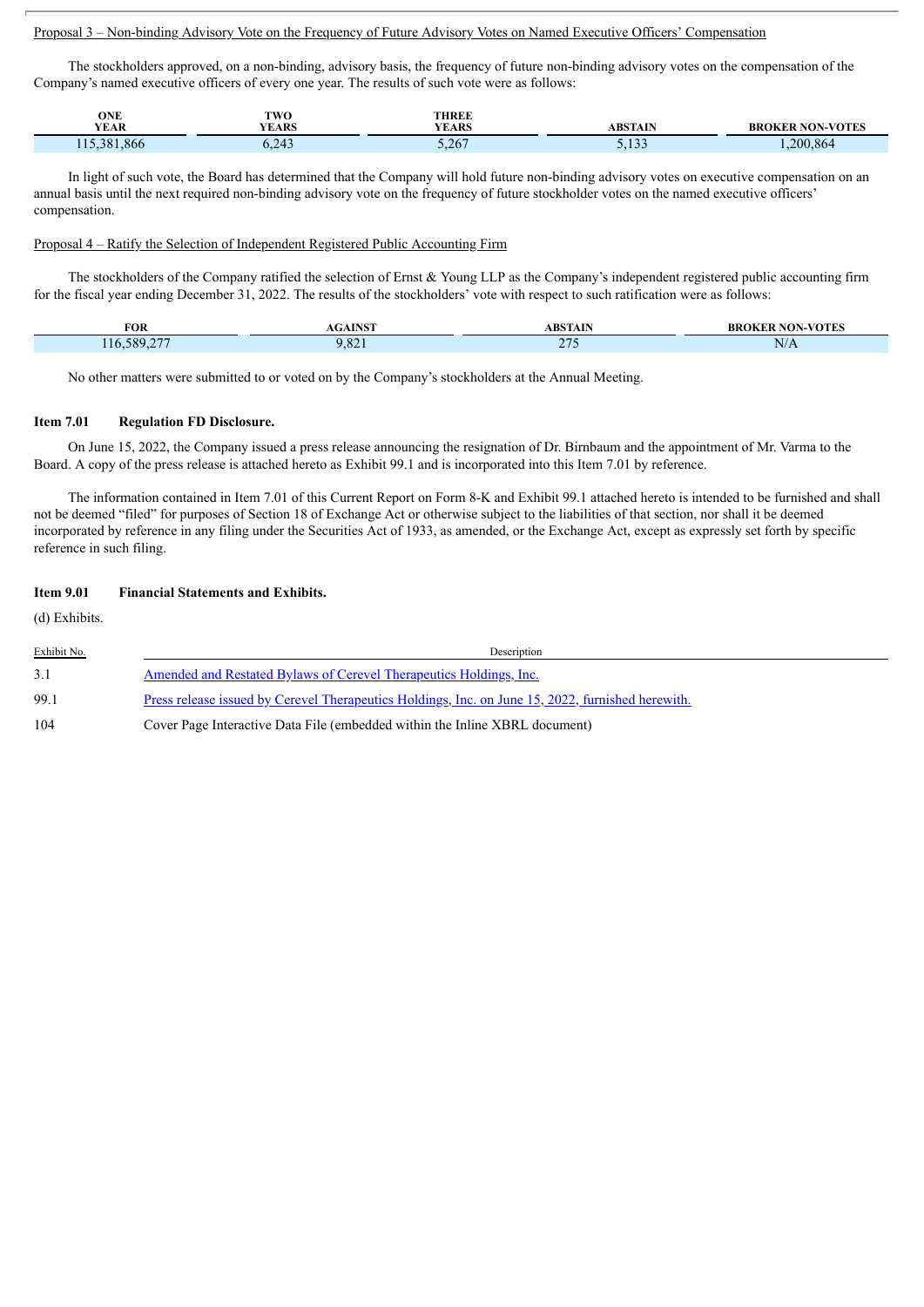**SIGNATURE**

Pursuant to the requirements of the Securities Exchange Act of 1934, the registrant has duly caused this report to be signed on its behalf by the undersigned hereunto duly authorized.

Date: June 15, 2022

### **CEREVEL THERAPEUTICS HOLDINGS, INC.**

By: /s/ Scott Akamine

Scott Akamine Chief Legal Officer and Corporate Secretary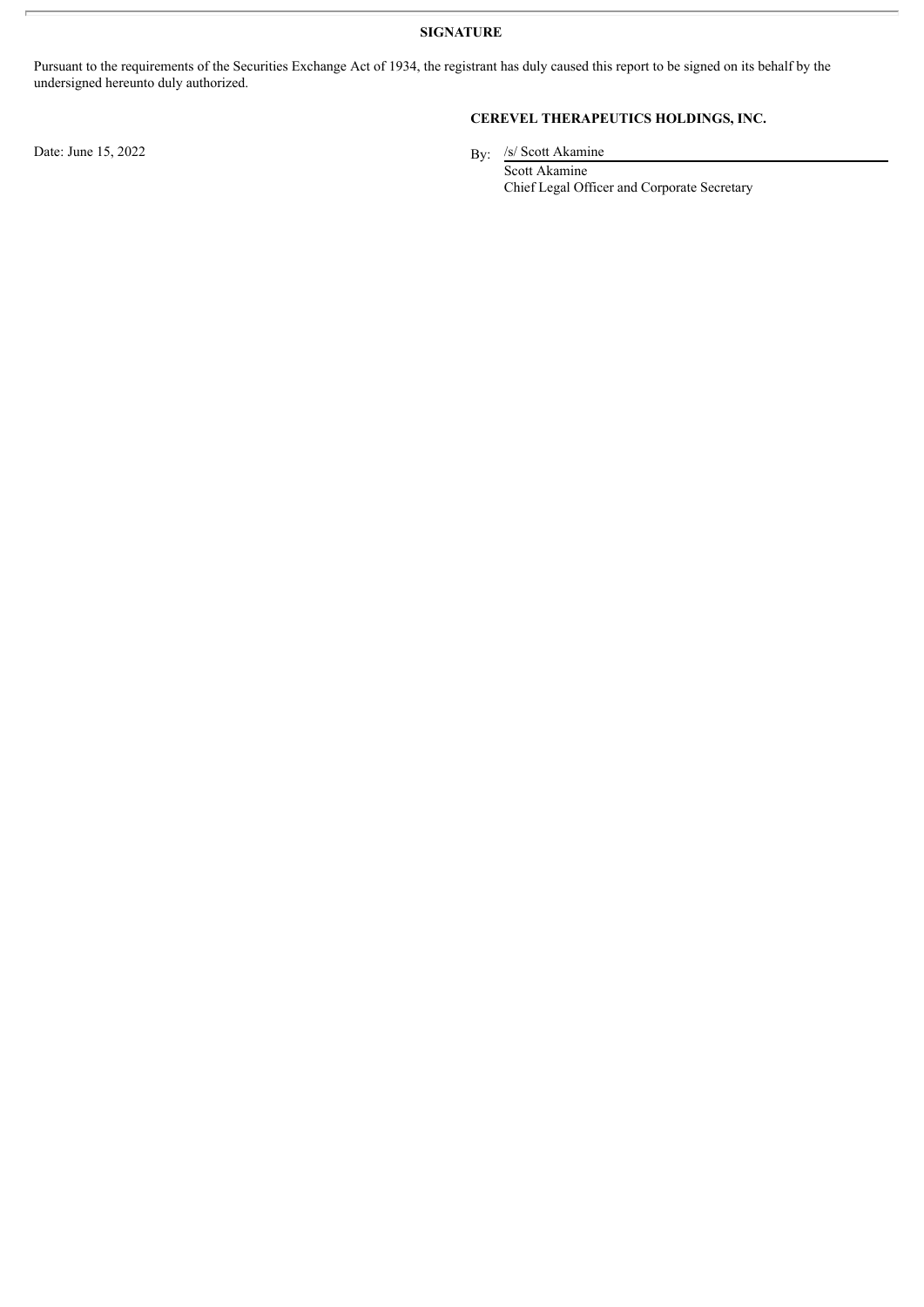#### **OF**

#### **CEREVEL THERAPEUTICS HOLDINGS, INC.**

(the "Corporation")

#### **ARTICLE I**

#### **Stockholders**

<span id="page-5-0"></span>SECTION 1. Annual Meeting. The annual meeting of stockholders (any such meeting being referred to in these By-laws as an "Annual Meeting") shall be held at the hour, date and place within or without the United States which is fixed by the Board of Directors, which time, date and place may subsequently be changed at any time by vote of the Board of Directors. If no Annual Meeting has been held for a period of thirteen (13) months after the Corporation's last Annual Meeting, a special meeting in lieu thereof may be held, and such special meeting shall have, for the purposes of these By-laws or otherwise, all the force and effect of an Annual Meeting. Any and all references hereafter in these By-laws to an Annual Meeting or Annual Meetings also shall be deemed to refer to any special meeting(s) in lieu thereof.

SECTION 2. Notice of Stockholder Business and Nominations.

#### (a) Annual Meetings of Stockholders.

(1) Nominations of persons for election to the Board of Directors of the Corporation and the proposal of other business to be considered by the stockholders may be brought before an Annual Meeting (i) by or at the direction of the Board of Directors or (ii) by any stockholder of the Corporation who was a stockholder of record at the time of giving of notice provided for in this By-law, who is entitled to vote at the meeting, who is present (in person or by proxy) at the meeting and who complies with the notice procedures set forth in this By-law as to such nomination or business. For the avoidance of doubt, the foregoing clause (ii) shall be the exclusive means for a stockholder to bring nominations or business properly before an Annual Meeting (other than matters properly brought under Rule 14a-8 (or any successor rule) under the Securities Exchange Act of 1934, as amended (the "Exchange Act")), and such stockholder must comply with the notice and other procedures set forth in Article I, Section  $2(a)(2)$  and (3) of this By-law to bring such nominations or business properly before an Annual Meeting. In addition to the other requirements set forth in this By-law, for any proposal of business to be considered at an Annual Meeting, it must be a proper subject for action by stockholders of the Corporation under Delaware law.

(2) For nominations or other business to be properly brought before an Annual Meeting by a stockholder pursuant to clause (ii) of Article I, Section 2(a) (1) of this By-law, the stockholder must (i) have given Timely Notice (as defined below) thereof in writing to the Secretary of the Corporation, (ii) have provided any updates or supplements to such notice at the times and in the forms required by this By-law and (iii) together with the beneficial owner(s), if any, on whose behalf the nomination or business proposal is made, have acted in accordance with the representations set forth in the Solicitation Statement (as defined below) required by this By-law. To be timely, a stockholder's written notice shall be received by the Secretary at the principal executive offices of the Corporation not later than the close of business on the ninetieth (90th) day nor earlier than the close of business on the one hundred twentieth (120th) day prior to the one-year anniversary of the preceding year's Annual Meeting; provided, however, that in the event the Annual Meeting is first convened more than thirty (30) days before or more than sixty (60) days after such anniversary date, or if no Annual Meeting were held in the preceding year, notice by the stockholder to be timely must be received by the Secretary of the Corporation not later than the close of business on the later of the ninetieth (90th) day prior to the scheduled date of such Annual Meeting or the tenth (10th) day following the day on which public announcement of the date of such meeting is first made (such notice within such time periods shall be referred to as "Timely Notice"). Notwithstanding anything to the contrary provided herein, for the first Annual Meeting following the initial public offering of common stock of the Corporation, a stockholder's notice shall be timely if received by the Secretary at the principal executive offices of the Corporation not later than the close of business on the later of the ninetieth (90th) day prior to the scheduled date of such Annual Meeting or the tenth (10th) day following the day on which public announcement of the date of such Annual Meeting is first made or sent by the Corporation. Such stockholder's Timely Notice shall set forth: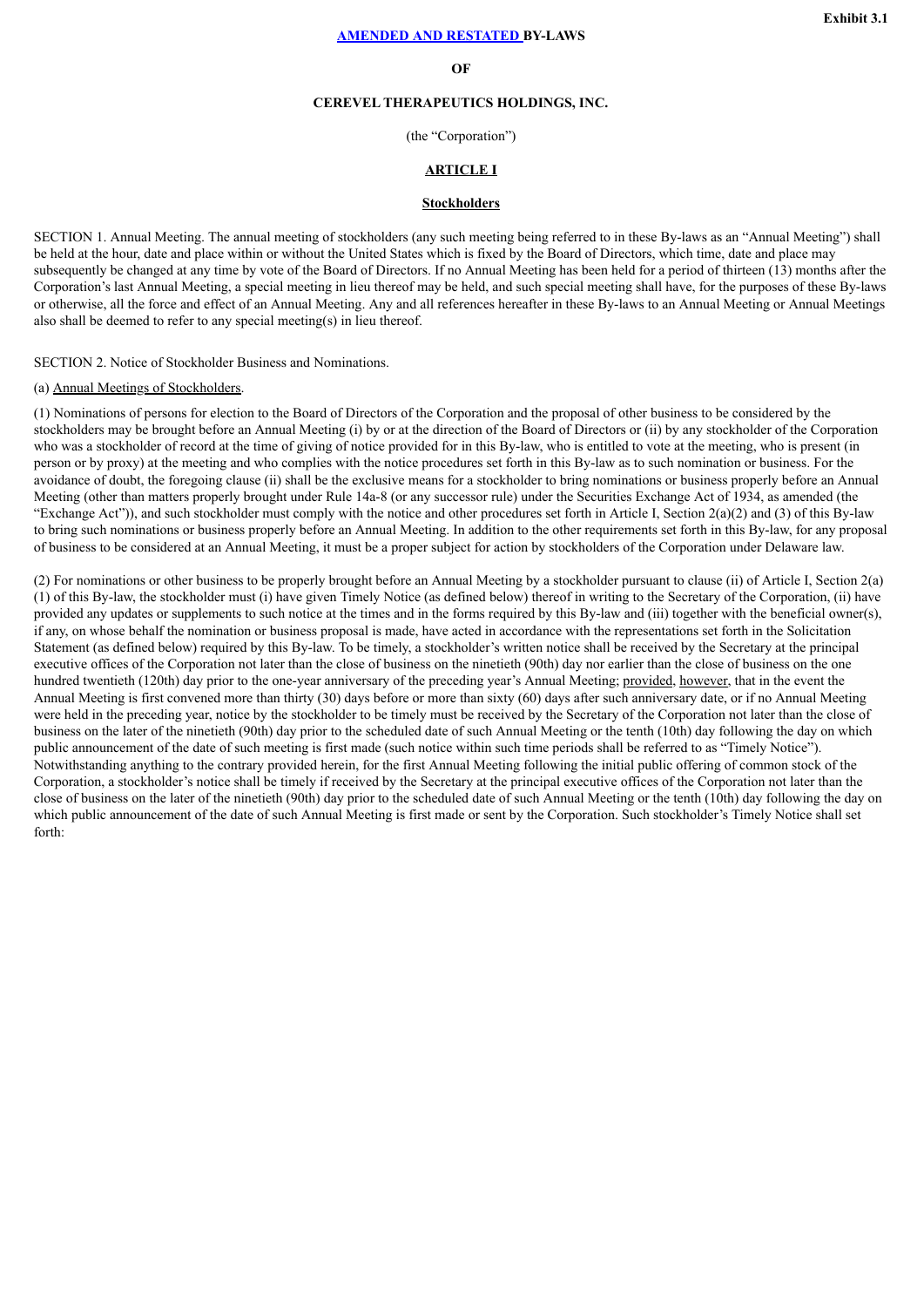(A) as to each person whom the stockholder proposes to nominate for election or reelection as a director, (i) the name, age, business address and residence address of the nominee, (ii) the principal occupation or employment of the nominee, (iii) the class and number of shares of the Corporation that are held of record or are beneficially owned by the nominee and any derivative positions held or beneficially held by the nominee, (iv) whether and the extent to which any hedging or other transaction or series of transactions has been entered into by or on behalf of the nominee with respect to any securities of the Corporation, and a description of any other agreement, arrangement or understanding (including any short position or any borrowing or lending of shares), the effect or intent of which is to mitigate loss to, or to manage the risk or benefit of share price changes for, or to increase or decrease the voting power of the nominee, (v) a description of all arrangements or understandings between or among the stockholder and each nominee and any other person or persons (naming such person or persons) pursuant to which the nominations are to be made by the stockholder or concerning the nominee's potential service on the Board of Directors, (vi) a written statement executed by the nominee acknowledging that as a director of the corporation, the nominee will owe fiduciary duties under Delaware law with respect to the Corporation and its stockholders, and (vii) all information relating to such person that is required to be disclosed in solicitations of proxies for election of directors in an election contest, or is otherwise required, in each case pursuant to Regulation 14A under the Exchange Act (including such person's written consent to being named in the proxy statement as a nominee and to serving as a director if elected);

(B) as to any other business that the stockholder proposes to bring before the meeting, a brief description of the business desired to be brought before the meeting, the reasons for conducting such business at the meeting, the text, if any, of any resolutions or By-law amendment proposed for adoption, and any material interest in such business of each Proposing Person (as defined below);

(C) (i) the name and address of the stockholder giving the notice, as they appear on the Corporation's books, and the names and addresses of the other Proposing Persons (if any) and (ii) as to each Proposing Person, the following information: (a) the class or series and number of all shares of capital stock of the Corporation which are, directly or indirectly, owned beneficially or of record by such Proposing Person or any of its affiliates or associates (as such terms are defined in Rule 12b-2 promulgated under the Exchange Act), including any shares of any class or series of capital stock of the Corporation as to which such Proposing Person or any of its affiliates or associates has a right to acquire beneficial ownership at any time in the future, (b) all Synthetic Equity Interests (as defined below) in which such Proposing Person or any of its affiliates or associates, directly or indirectly, holds an interest including a description of the material terms of each such Synthetic Equity Interest, including without limitation, identification of the counterparty to each such Synthetic Equity Interest and disclosure, for each such Synthetic Equity Interest, as to (x) whether or not such Synthetic Equity Interest conveys any voting rights, directly or indirectly, in such shares to such Proposing Person, (y) whether or not such Synthetic Equity Interest is required to be, or is capable of being, settled through delivery of such shares and (z) whether or not such Proposing Person and/or, to the extent known, the counterparty to such Synthetic Equity Interest has entered into other transactions that hedge or mitigate the economic effect of such Synthetic Equity Interest, (c) any proxy (other than a revocable proxy given in response to a public proxy solicitation made pursuant to, and in accordance with, the Exchange Act), agreement, arrangement, understanding or relationship pursuant to which such Proposing Person has or shares a right to, directly or indirectly, vote any shares of any class or series of capital stock of the Corporation, (d) any rights to dividends or other distributions on the shares of any class or series of capital stock of the Corporation, directly or indirectly, owned beneficially by such Proposing Person that are separated or separable from the underlying shares of the Corporation, and (e) any performance-related fees (other than an asset based fee) that such Proposing Person, directly or indirectly, is entitled to based on any increase or decrease in the value of shares of any class or series of capital stock of the Corporation or any Synthetic Equity Interests (the disclosures to be made pursuant to the foregoing clauses (a) through (e) are referred to, collectively, as "Material Ownership Interests") and (iii) a description of the material terms of all agreements, arrangements or understandings (whether or not in writing) entered into by any Proposing Person or any of its affiliates or associates with any other person for the purpose of acquiring, holding, disposing or voting of any shares of any class or series of capital stock of the Corporation;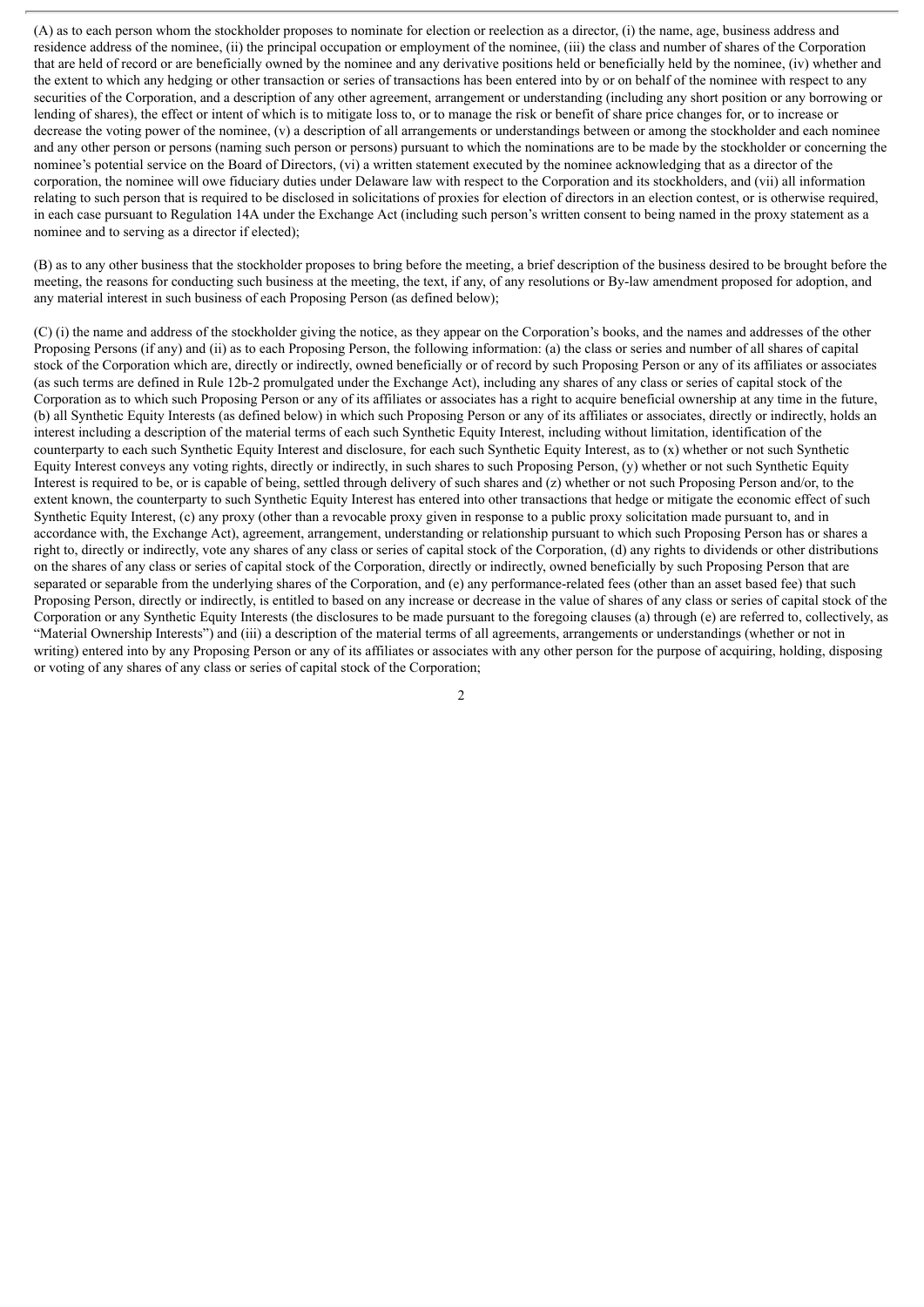(D) (i) a description of all agreements, arrangements or understandings by and among any of the Proposing Persons, or by and among any Proposing Persons and any other person (including with any proposed nominee(s)), pertaining to the nomination(s), or other business proposed to be brought before the meeting of stockholders (which description shall identify the name of each other person who is party to such an agreement, arrangement or understanding), and (ii) identification of the names and addresses of other stockholders (including beneficial owners) known by any of the Proposing Persons to support such nominations or other business proposal(s), and to the extent known the class and number of all shares of the Corporation's capital stock owned beneficially or of record by such other stockholder(s) or other beneficial owner(s); and

(E) a statement whether or not the stockholder giving the notice and/or the other Proposing Person(s), if any, will deliver a proxy statement and form of proxy to holders of, in the case of a business proposal, at least the percentage of voting power of all of the shares of capital stock of the Corporation required under applicable law to approve the proposal or, in the case of a nomination or nominations, at least the percentage of voting power of all of the shares of capital stock of the Corporation reasonably believed by such Proposing Person to be sufficient to elect the nominee or nominees proposed to be nominated by such stockholder (such statement, the "Solicitation Statement").

For purposes of this Article I of these By-laws, the term "Proposing Person" shall mean the following persons: (i) the stockholder of record providing the notice of nominations or business proposed to be brought before a stockholders' meeting, and (ii) the beneficial owner(s), if different, on whose behalf the nominations or business proposed to be brought before a stockholders' meeting is made. For purposes of this Section 2 of Article I of these By-laws, the term "Synthetic Equity Interest" shall mean any transaction, agreement or arrangement (or series of transactions, agreements or arrangements), including, without limitation, any derivative, swap, hedge, repurchase or so-called "stock borrowing" agreement or arrangement, the purpose or effect of which is to, directly or indirectly: (a) give a person or entity economic benefit and/or risk similar to ownership of shares of any class or series of capital stock of the Corporation, in whole or in part, including due to the fact that such transaction, agreement or arrangement provides, directly or indirectly, the opportunity to profit or avoid a loss from any increase or decrease in the value of any shares of any class or series of capital stock of the Corporation, (b) mitigate loss to, reduce the economic risk of or manage the risk of share price changes for, any person or entity with respect to any shares of any class or series of capital stock of the Corporation, (c) otherwise provide in any manner the opportunity to profit or avoid a loss from any decrease in the value of any shares of any class or series of capital stock of the Corporation, or (d) increase or decrease the voting power of any person or entity with respect to any shares of any class or series of capital stock of the Corporation.

(3) A stockholder providing Timely Notice of nominations or business proposed to be brought before an Annual Meeting shall further update and supplement such notice, if necessary, so that the information (including, without limitation, the Material Ownership Interests information) provided or required to be provided in such notice pursuant to this By-law shall be true and correct as of the record date for the meeting and as of the date that is ten (10) business days prior to such Annual Meeting, and such update and supplement shall be received by the Secretary at the principal executive offices of the Corporation not later than the close of business on the fifth (5th) business day after the record date for the Annual Meeting (in the case of the update and supplement required to be made as of the record date), and not later than the close of business on the eighth (8th) business day prior to the date of the Annual Meeting (in the case of the update and supplement required to be made as of ten (10) business days prior to the meeting).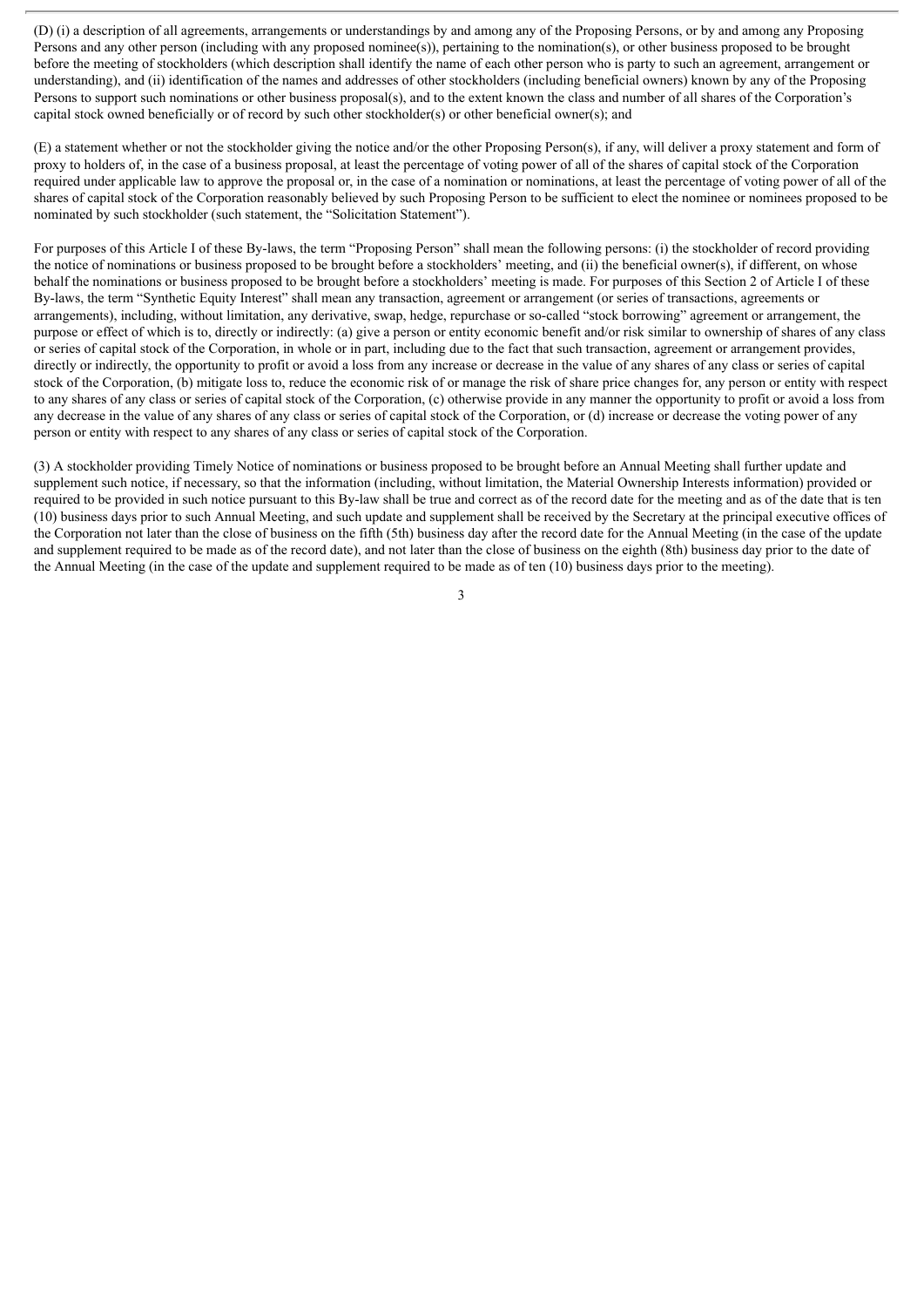(4) Notwithstanding anything in the second sentence of Article I, Section  $2(a)(2)$  of this By-law to the contrary, in the event that the number of directors to be elected to the Board of Directors of the Corporation is increased and there is no public announcement naming all of the nominees for director or specifying the size of the increased Board of Directors made by the Corporation at least ten (10) days before the last day a stockholder may deliver a notice of nomination in accordance with the second sentence of Article I, Section 2(a)(2), a stockholder's notice required by this By-law shall also be considered timely, but only with respect to nominees for any new positions created by such increase, if it shall be received by the Secretary of the Corporation not later than the close of business on the tenth (10th) day following the day on which such public announcement is first made by the Corporation.

#### (b) General.

(1) Only such persons who are nominated in accordance with the provisions of this By-law and the Registration and Shareholder Rights Agreement, dated as of October 27, 2020, by and among the Corporation and certain of its stockholders (as amended, modified and/or supplemented from time to time, the "Registration and Shareholder Rights Agreement") shall be eligible for election and to serve as directors and only such business shall be conducted at an Annual Meeting as shall have been brought before the meeting in accordance with the provisions of this By-law, the Registration and Shareholder Rights Agreement or in accordance with Rule 14a-8 under the Exchange Act. The Board of Directors or a designated committee thereof shall have the power to determine whether a nomination or any business proposed to be brought before the meeting was made in accordance with the provisions of this By-law or the Registration and Shareholder Rights Agreement. If neither the Board of Directors nor such designated committee makes a determination as to whether any stockholder proposal or nomination was made in accordance with the provisions of this By-law or the Registration and Shareholder Rights Agreement, the presiding officer of the Annual Meeting shall have the power and duty to determine whether the stockholder proposal or nomination was made in accordance with the provisions of this By-law or the Registration and Shareholder Rights Agreement. If the Board of Directors or a designated committee thereof or the presiding officer, as applicable, determines that any stockholder proposal or nomination was not made in accordance with the provisions of this By-law or the Registration and Shareholder Rights Agreement, such proposal or nomination shall be disregarded and shall not be presented for action at the Annual Meeting.

(2) Except as otherwise required by law or the Registration and Shareholder Rights Agreement, nothing in this Article I, Section 2 shall obligate the Corporation or the Board of Directors to include in any proxy statement or other stockholder communication distributed on behalf of the Corporation or the Board of Directors information with respect to any nominee for director or any other matter of business submitted by a stockholder.

(3) Notwithstanding the foregoing provisions of this Article I, Section 2, if the nominating or proposing stockholder (or a qualified representative of the stockholder) does not appear at the Annual Meeting to present a nomination or any business, such nomination or business shall be disregarded, notwithstanding that proxies in respect of such vote may have been received by the Corporation. For purposes of this Article I, Section 2, to be considered a qualified representative of the proposing stockholder, a person must be authorized by a written instrument executed by such stockholder or an electronic transmission delivered by such stockholder to act for such stockholder as proxy at the meeting of stockholders and such person must produce such written instrument or electronic transmission, or a reliable reproduction of the written instrument or electronic transmission, to the presiding officer at the meeting of stockholders.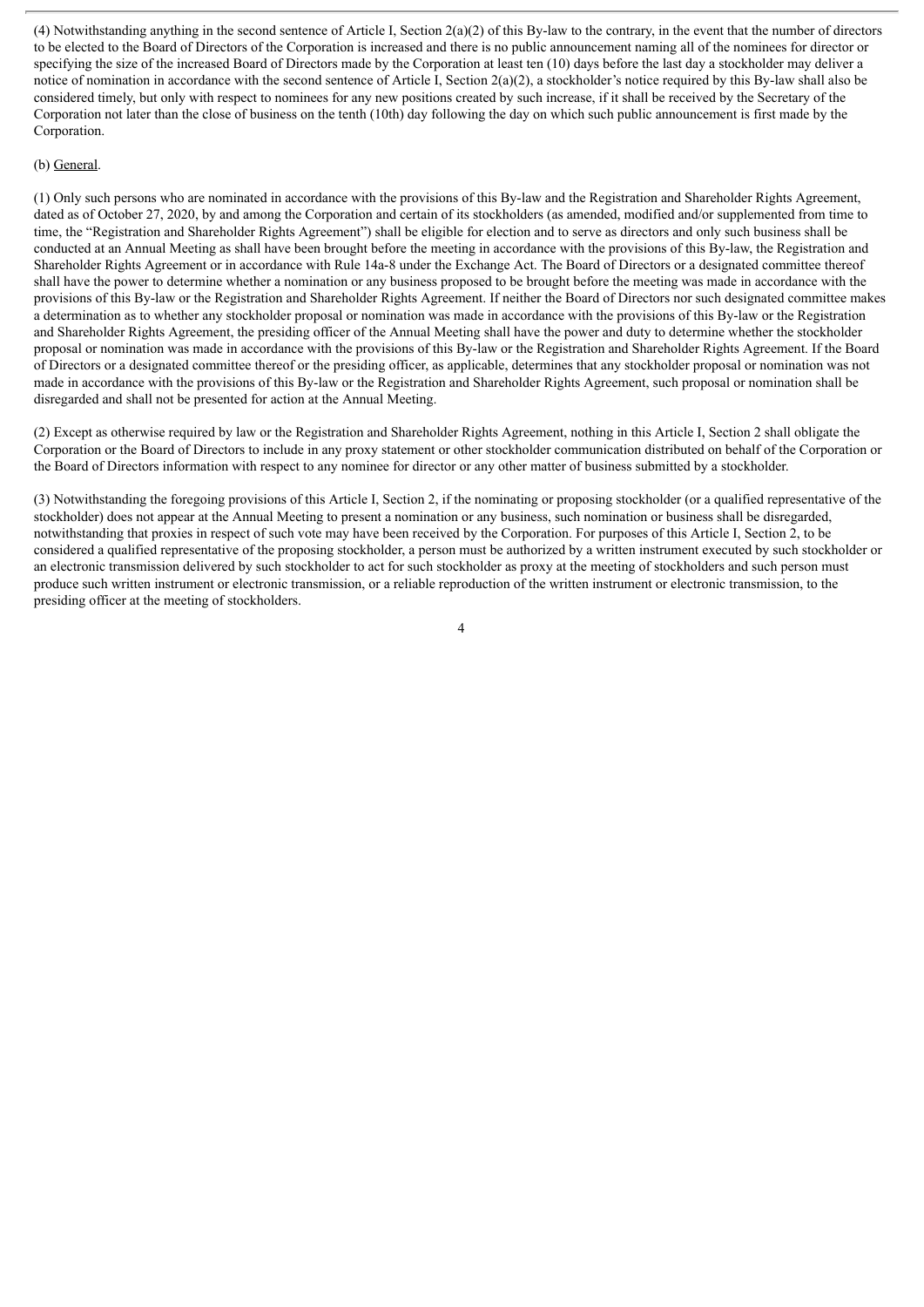(4) For purposes of this By-law, "public announcement" shall mean disclosure in a press release reported by the Dow Jones News Service, Associated Press or comparable national news service or in a document publicly filed by the Corporation with the Securities and Exchange Commission pursuant to Section 13, 14 or 15(d) of the Exchange Act.

(5) Notwithstanding the foregoing provisions of this By-law, a stockholder shall also comply with all applicable requirements of the Exchange Act and the rules and regulations thereunder with respect to the matters set forth in this By-law. Nothing in this By-law shall be deemed to affect any rights of (i) stockholders to have proposals included in the Corporation's proxy statement pursuant to Rule 14a-8 (or any successor rule), as applicable, under the Exchange Act and, to the extent required by such rule, have such proposals considered and voted on at an Annual Meeting or (ii) the holders of any series of Undesignated Preferred Stock to elect directors under specified circumstances.

(c) Notwithstanding anything herein to the contrary, the affirmative vote of not less than two thirds  $(2/3)$  of the outstanding shares of capital stock entitled to vote thereon, and the affirmative vote of not less than two thirds (2/3) of the outstanding shares of each class entitled to vote thereon as a class, shall be required to amend or repeal any provision of this Article I, Section 2; provided, however, that if the Board of Directors recommends that stockholders approve such amendment or repeal at such meeting of stockholders, such amendment or repeal shall only require the affirmative vote of a majority of the outstanding shares entitled to vote on such amendment or repeal, voting together as a single class.

SECTION 3. Special Meetings. Except as otherwise required by statute and subject to the rights, if any, of the holders of any series of Undesignated Preferred Stock, special meetings of the stockholders of the Corporation may be called only by the Board of Directors acting pursuant to a resolution approved by the affirmative vote of a majority of the Directors then in office. The Board of Directors may postpone or reschedule any previously scheduled special meeting of stockholders. Only those matters set forth in the notice of the special meeting may be considered or acted upon at a special meeting of stockholders of the Corporation. Nominations of persons for election to the Board of Directors of the Corporation and stockholder proposals of other business shall not be brought before a special meeting of stockholders to be considered by the stockholders unless such special meeting is held in lieu of an annual meeting of stockholders in accordance with Article I, Section 1 of these By-laws, in which case such special meeting in lieu thereof shall be deemed an Annual Meeting for purposes of these By-laws and the provisions of Article I, Section 2 of these By-laws shall govern such special meeting.

Notwithstanding anything herein to the contrary, the affirmative vote of not less than two thirds (2/3) of the outstanding shares of capital stock entitled to vote thereon, and the affirmative vote of not less than two thirds (2/3) of the outstanding shares of each class entitled to vote thereon as a class, shall be required to amend or repeal any provision of this Article I, Section 3; provided, however, that if the Board of Directors recommends that stockholders approve such amendment or repeal at such meeting of stockholders, such amendment or repeal shall only require the affirmative vote of a majority of the outstanding shares entitled to vote on such amendment or repeal, voting together as a single class.

#### SECTION 4. Notice of Meetings; Adjournments.

(a) A notice of each Annual Meeting stating the hour, date and place, if any, of such Annual Meeting and the means of remote communication, if any, by which stockholders and proxyholders may be deemed to be present in person and vote at such meeting, shall be given not less than ten (10) days nor more than sixty (60) days before the Annual Meeting, to each stockholder entitled to vote thereat by delivering such notice to such stockholder or by mailing it, postage prepaid, addressed to such stockholder at the address of such stockholder as it appears on the Corporation's stock transfer books. Without limiting the manner by which notice may otherwise be given to stockholders, any notice to stockholders may be given by electronic transmission in the manner provided in Section 232 of the Delaware General Corporation Law ("DGCL").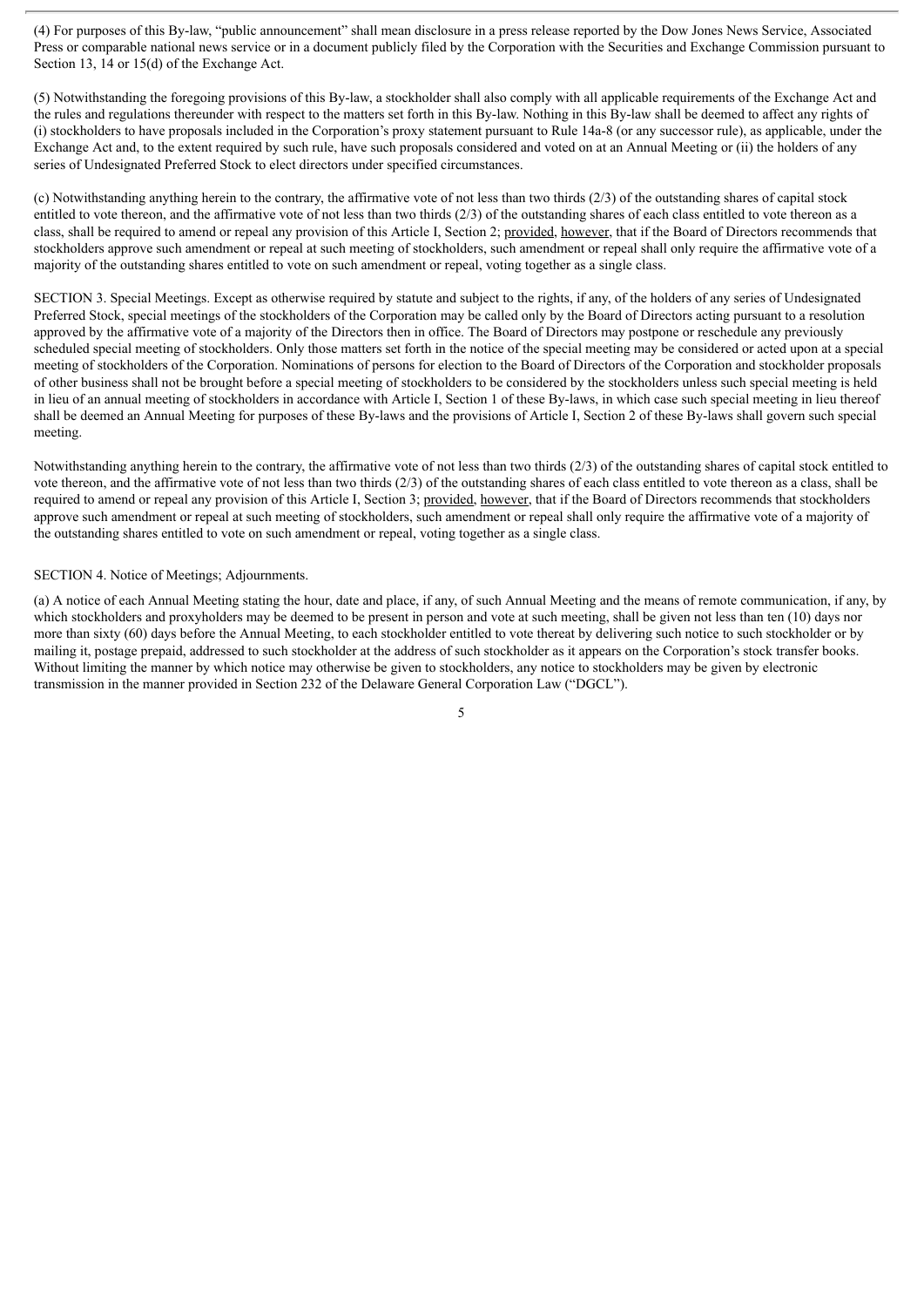(b) Unless otherwise required by the DGCL, notice of all special meetings of stockholders shall be given in the same manner as provided for Annual Meetings, except that the notice of all special meetings shall state the purpose or purposes for which the meeting has been called.

(c) Notice of an Annual Meeting or special meeting of stockholders need not be given to a stockholder if a waiver of notice is executed, or waiver of notice by electronic transmission is provided, before or after such meeting by such stockholder or if such stockholder attends such meeting, unless such attendance is for the express purpose of objecting at the beginning of the meeting to the transaction of any business because the meeting was not lawfully called or convened.

(d) The Board of Directors may postpone and reschedule any previously scheduled Annual Meeting or special meeting of stockholders and any record date with respect thereto, regardless of whether any notice or public disclosure with respect to any such meeting has been sent or made pursuant to Section 2 of this Article I of these By-laws or otherwise. In no event shall the public announcement of an adjournment, postponement or rescheduling of any previously scheduled meeting of stockholders commence a new time period for the giving of a stockholder's notice under this Article I of these By-laws.

(e) When any meeting is convened, the presiding officer may adjourn the meeting if (i) no quorum is present for the transaction of business, (ii) the Board of Directors determines that adjournment is necessary or appropriate to enable the stockholders to consider fully information which the Board of Directors determines has not been made sufficiently or timely available to stockholders, or (iii) the Board of Directors determines that adjournment is otherwise in the best interests of the Corporation. When any Annual Meeting or special meeting of stockholders is adjourned to another hour, date or place, notice need not be given of the adjourned meeting other than an announcement at the meeting at which the adjournment is taken of the hour, date and place, if any, to which the meeting is adjourned and the means of remote communications, if any, by which stockholders and proxyholders may be deemed to be present in person and vote at such adjourned meeting; provided, however, that if the adjournment is for more than thirty (30) days from the meeting date, or if after the adjournment a new record date is fixed for the adjourned meeting, notice of the adjourned meeting and the means of remote communications, if any, by which stockholders and proxyholders may be deemed to be present in person and vote at such adjourned meeting shall be given to each stockholder of record entitled to vote thereat and each stockholder who, by law or under the Certificate of Incorporation of the Corporation (as the same may hereafter be amended and/or restated, the "Certificate") or these By-laws, is entitled to such notice.

SECTION 5. Quorum. A majority of the outstanding shares entitled to vote, present in person or represented by proxy, shall constitute a quorum at any meeting of stockholders. If less than a quorum is present at a meeting, the holders of voting stock representing a majority of the voting power present at the meeting or the presiding officer may adjourn the meeting from time to time, and the meeting may be held as adjourned without further notice, except as provided in Section 4 of this Article I. At such adjourned meeting at which a quorum is present, any business may be transacted which might have been transacted at the original meeting. The stockholders present at a duly constituted meeting may continue to transact business until adjournment, notwithstanding the withdrawal of enough stockholders to leave less than a quorum.

SECTION 6. Voting and Proxies. Stockholders shall have one vote for each share of stock entitled to vote owned by them of record according to the stock ledger of the Corporation as of the record date, unless otherwise provided by law or by the Certificate. Stockholders may vote either (i) in person, (ii) by written proxy or (iii) by a transmission permitted by Section 212(c) of the DGCL. Any copy, facsimile telecommunication or other reliable reproduction of the writing or transmission permitted by Section 212(c) of the DGCL may be substituted for or used in lieu of the original writing or transmission for any and all purposes for which the original writing or transmission could be used, provided that such copy, facsimile telecommunication or other reproduction shall be a complete reproduction of the entire original writing or transmission. Proxies shall be filed in accordance with the procedures established for the meeting of stockholders. Except as otherwise limited therein or as otherwise provided by law, proxies authorizing a person to vote at a specific meeting shall entitle the persons authorized thereby to vote at any adjournment of such meeting, but they shall not be valid after final adjournment of such meeting. A proxy with respect to stock held in the name of two or more persons shall be valid if executed by or on behalf of any one of them unless at or prior to the exercise of the proxy the Corporation receives a specific written notice to the contrary from any one of them.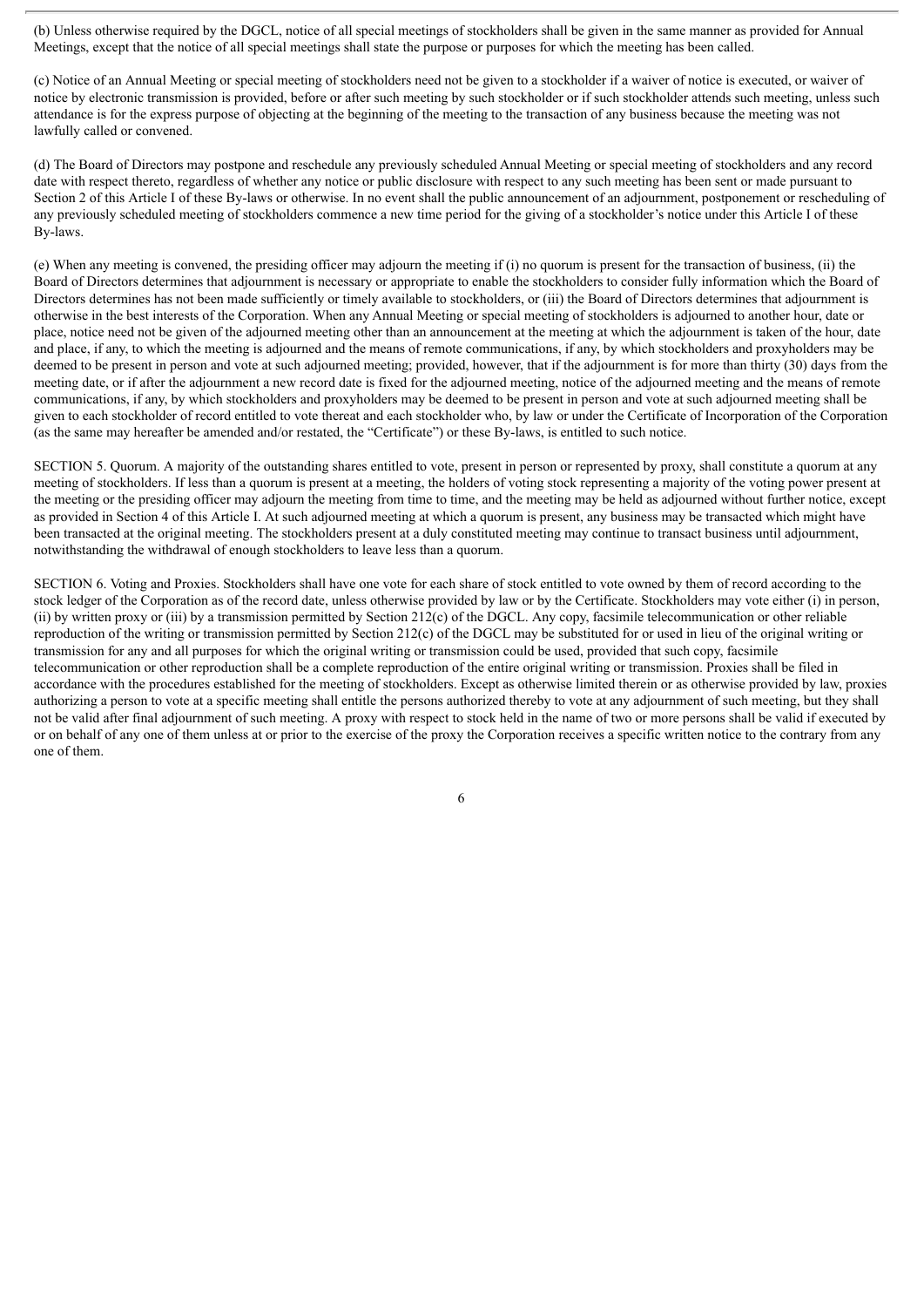SECTION 7. Action at Meeting. When a quorum is present at any meeting of stockholders, any matter before any such meeting (other than an election of a director or directors) shall be decided by a majority of the votes properly cast for and against such matter, except where a larger vote is required by law, by the Certificate or by these By-laws. Any election of directors by stockholders shall be determined by a plurality of the votes properly cast on the election of directors. Each director shall be elected by the vote of a majority of the votes properly cast with respect to the director at any meeting for the election of directors at which a quorum is present, provided, however, that, if, as of a date that is fourteen (14) days in advance of the date the Corporation files its definitive proxy statement (regardless of whether or not thereafter revised or supplemented) with the SEC, the number of nominees (including those proposed nominees identified in any notices delivered pursuant to Section 2 of these By-laws and not withdrawn by such date, determined ineligible or determined by the Board of Directors (or a committee thereof) to not create a bona fide election contest) exceeds the number of directors to be elected, the directors shall be elected by plurality of the votes properly cast at any such meeting at which a quorum is present, held to elect directors and entitled to vote thereon. For purposes of this section, a majority of the votes properly cast means that the number of shares voted "for" a director must exceed the number of votes cast "against" that director. For the avoidance of doubt, neither abstentions nor broker non-votes, which refers to a share otherwise present at the meeting for which a stockholder gives no authority or direction, will be counted as either votes cast "for" or "against" that director's election.

If a nominee for director who is not an incumbent director does not receive a majority of the votes cast, the nominee shall not be elected. If a nominee for director who is an incumbent director standing for reelection receives a greater number of votes "against" his or her reelection than votes "for" such reelection, that director shall promptly tender his or her resignation to the Chairman of the Board following the meeting, such resignation to be effective on acceptance by the Board of Directors. The Chairman of the Board will refer the resignation to the Nominating and Corporate Governance Committee of the Board of Directors (the "Nominating and Corporate Governance Committee") for consideration, who will make a recommendation to the Board of Directors as to whether or not to accept the resignation. The Board of Directors will promptly accept the resignation unless the Board of Directors determines, in consultation with the Nominating and Corporate Governance Committee, that there are exceptional circumstances relating to the composition of the Board of Directors or the voting results that should delay the acceptance of the resignation or justify rejecting it. It is expected that the resignation will be accepted (or rejected) within ninety (90) days of the applicable meeting of stockholders. A director who tenders a resignation pursuant to this policy shall not participate in any meeting of the Board of Directors or the Nominating and Corporate Governance Committee at which the resignation is considered. The Nominating and Corporate Governance Committee and the Board of Directors may consider any factors they deem relevant in deciding whether to accept a director's resignation.

Following the Board of Directors' decision, the Corporation shall promptly publicly announce its decision. In the event that the Board of Directors determines not to accept the resignation, the public announcement shall state the reasons for such decision. Subject to any applicable corporate law restrictions or requirements, if a resignation is accepted, the Board of Directors may leave the resulting vacancy unfilled until the next annual meeting of stockholders. Alternatively, it may fill the vacancy through the appointment of a director, or it may call a special meeting of stockholders at which there will be presented a nominee or nominees to fill the vacant position or positions.

If, after solicitation of votes with regard to a meeting of stockholders has begun, what had been an uncontested election becomes a contested election, or what had been a contested election becomes an uncontested election, all "against" votes cast with regard to the uncontested election will be deemed to be "withheld" votes with regard to the contested election, or all "withheld" votes cast with regard to the contested election will be deemed to be "against" votes with regard to the uncontested election.

SECTION 8. Stockholder Lists. The Secretary or an Assistant Secretary (or the Corporation's transfer agent or other person authorized by these By-laws or by law) shall prepare and make, at least ten (10) days before every Annual Meeting or special meeting of stockholders, a complete list of the stockholders entitled to vote at the meeting, arranged in alphabetical order, and showing the address of each stockholder and the number of shares registered in the name of each stockholder. Such list shall be open to the examination of any stockholder, for a period of at least ten (10) days prior to the meeting as provided in the manner, and subject to the terms, set forth in Section 219 of the DGCL (or any successor provision). The list shall also be open to the examination of any stockholder during the whole time of the meeting as provided by law.

SECTION 9. Presiding Officer. The Board of Directors shall designate a representative to preside over all Annual Meetings or special meetings of stockholders, provided that if the Board of Directors does not so designate such a presiding officer, then the Chairman of the Board, if one is elected, shall preside over such meetings. If the Board of Directors does not so designate such a presiding officer and there is no Chairman of the Board or the Chairman of the Board is unable to so preside or is absent, then the Chief Executive Officer, if one is elected, shall preside over such meetings, provided further that if there is no Chief Executive Officer or the Chief Executive Officer is unable to so preside or is absent, then the President shall preside over such meetings. The presiding officer at any Annual Meeting or special meeting of stockholders shall have the power, among other things, to adjourn such meeting at any time and from time to time, subject to Sections 4 and 5 of this Article I. The order of business and all other matters of procedure at any meeting of the stockholders shall be determined by the presiding officer.

SECTION 10. Inspectors of Elections. The Corporation shall, in advance of any meeting of stockholders, appoint one or more inspectors to act at the meeting and make a written report thereof. The Corporation may designate one or more persons as alternate inspectors to replace any inspector who fails to act. If no inspector or alternate is able to act at a meeting of stockholders, the presiding officer shall appoint one or more inspectors to act at the meeting. Any inspector may, but need not, be an officer, employee or agent of the Corporation. Each inspector, before entering upon the discharge of his or her duties, shall take and sign an oath faithfully to execute the duties of inspector with strict impartiality and according to the best of his or her ability. The inspectors shall perform such duties as are required by the DGCL, including the counting of all votes and ballots. The inspectors may appoint or retain other persons or entities to assist the inspectors in the performance of the duties of the inspectors. The presiding officer may review all determinations made by the inspectors, and in so doing the presiding officer shall be entitled to exercise his or her sole judgment and discretion and he or she shall not be bound by any determinations made by the inspectors. All determinations by the inspectors and, if applicable, the presiding officer, shall be subject to further review by any court of competent jurisdiction.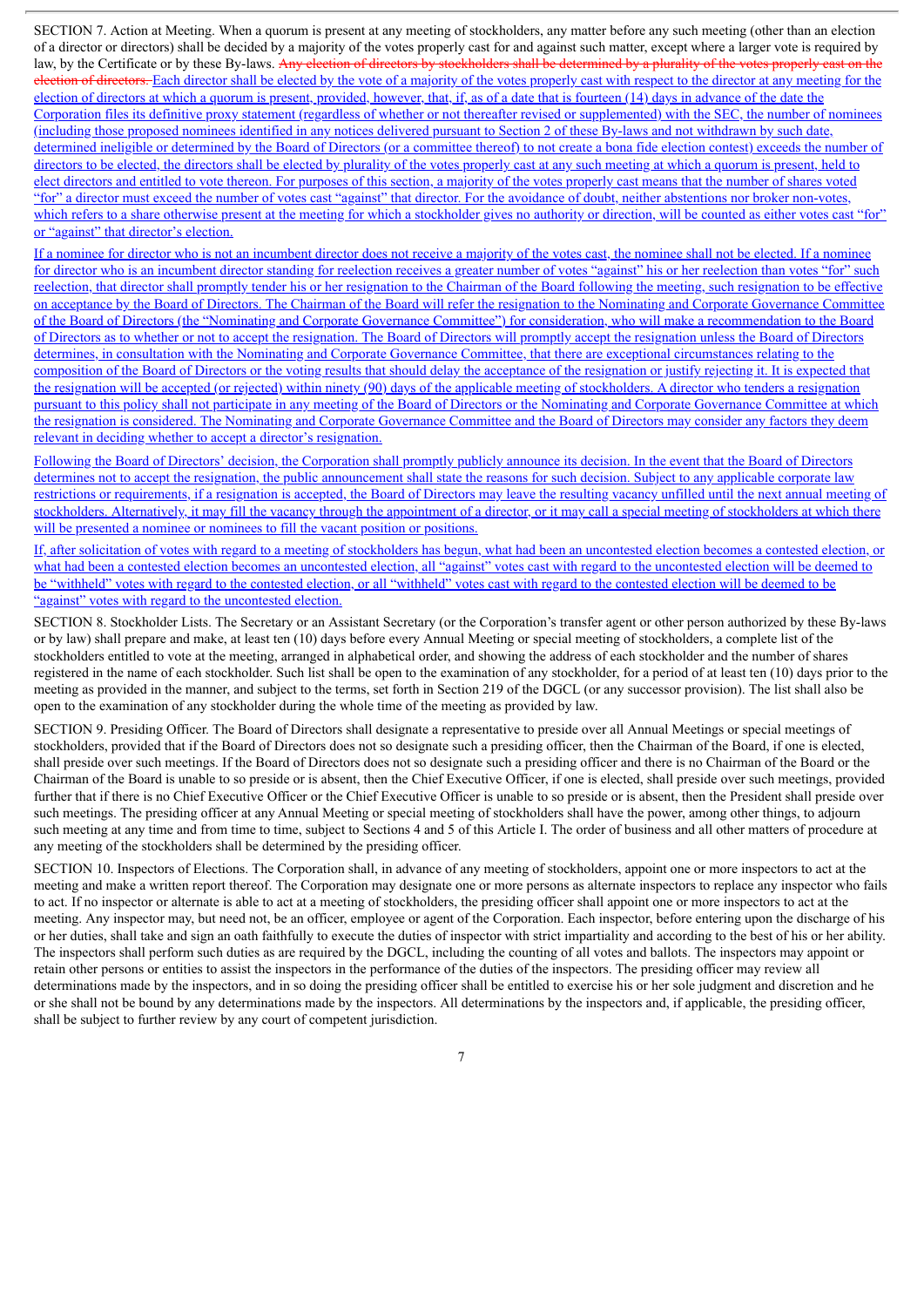#### **ARTICLE II**

#### **Directors**

SECTION 1. Powers. The business and affairs of the Corporation shall be managed by or under the direction of the Board of Directors except as otherwise provided by the Certificate or required by law.

SECTION 2. Number and Terms. Subject to the terms of the Registration and Shareholder Rights Agreement, the number of directors of the Corporation shall be fixed solely and exclusively by resolution duly adopted from time to time by the Board of Directors. The directors shall hold office in the manner provided in the Certificate.

SECTION 3. Qualification. No director need be a stockholder of the Corporation.

SECTION 4. Vacancies. Vacancies in the Board of Directors shall be filled in the manner provided in the Certificate and the Registration and Shareholder Rights Agreement.

SECTION 5. Removal. Directors may be removed from office only in the manner provided in the Certificate and the Registration and Shareholder Rights Agreement.

SECTION 6. Resignation. A director may resign at any time by electronic transmission or by giving written notice to the Chairman of the Board, if one is elected, the President or the Secretary. A resignation shall be effective upon receipt, unless the resignation otherwise provides.

SECTION 7. Regular Meetings. Regular and annual meetings of the Board of Directors may be held at such hour, date and place as the Board of Directors may by resolution from time to time determine and publicize by means of reasonable notice given to any director who is not present at the meeting at which such resolution is adopted.

SECTION 8. Special Meetings. Special meetings of the Board of Directors may be called, orally or in writing, by or at the request of a majority of the directors, the Chairman of the Board, if one is elected, or the President. The person calling any such special meeting of the Board of Directors may fix the hour, date and place thereof.

SECTION 9. Notice of Meetings. Notice of the hour, date and place of all special meetings of the Board of Directors shall be given to each director by the Secretary or an Assistant Secretary, or in case of the death, absence, incapacity or refusal of such persons, by the Chairman of the Board, if one is elected, or the President or such other officer designated by the Chairman of the Board, if one is elected, or the President. Notice of any special meeting of the Board of Directors shall be given to each director in person, by telephone, or by facsimile, electronic mail or other form of electronic communication, sent to his or her business or home address, at least twenty-four (24) hours in advance of the meeting, or by written notice mailed to his or her business or home address, at least forty-eight (48) hours in advance of the meeting. Such notice shall be deemed to be delivered when handdelivered to such address, read to such director by telephone, deposited in the mail so addressed, with postage thereon prepaid if mailed, dispatched or transmitted if sent by facsimile transmission or by electronic mail or other form of electronic communications. A written waiver of notice signed or electronically transmitted before or after a meeting by a director and filed with the records of the meeting shall be deemed to be equivalent to notice of the meeting. The attendance of a director at a meeting shall constitute a waiver of notice of such meeting, except where a director attends a meeting for the express purpose of objecting at the beginning of the meeting to the transaction of any business because such meeting is not lawfully called or convened. Except as otherwise required by law, by the Certificate or by these By-laws, neither the business to be transacted at, nor the purpose of, any meeting of the Board of Directors need be specified in the notice or waiver of notice of such meeting.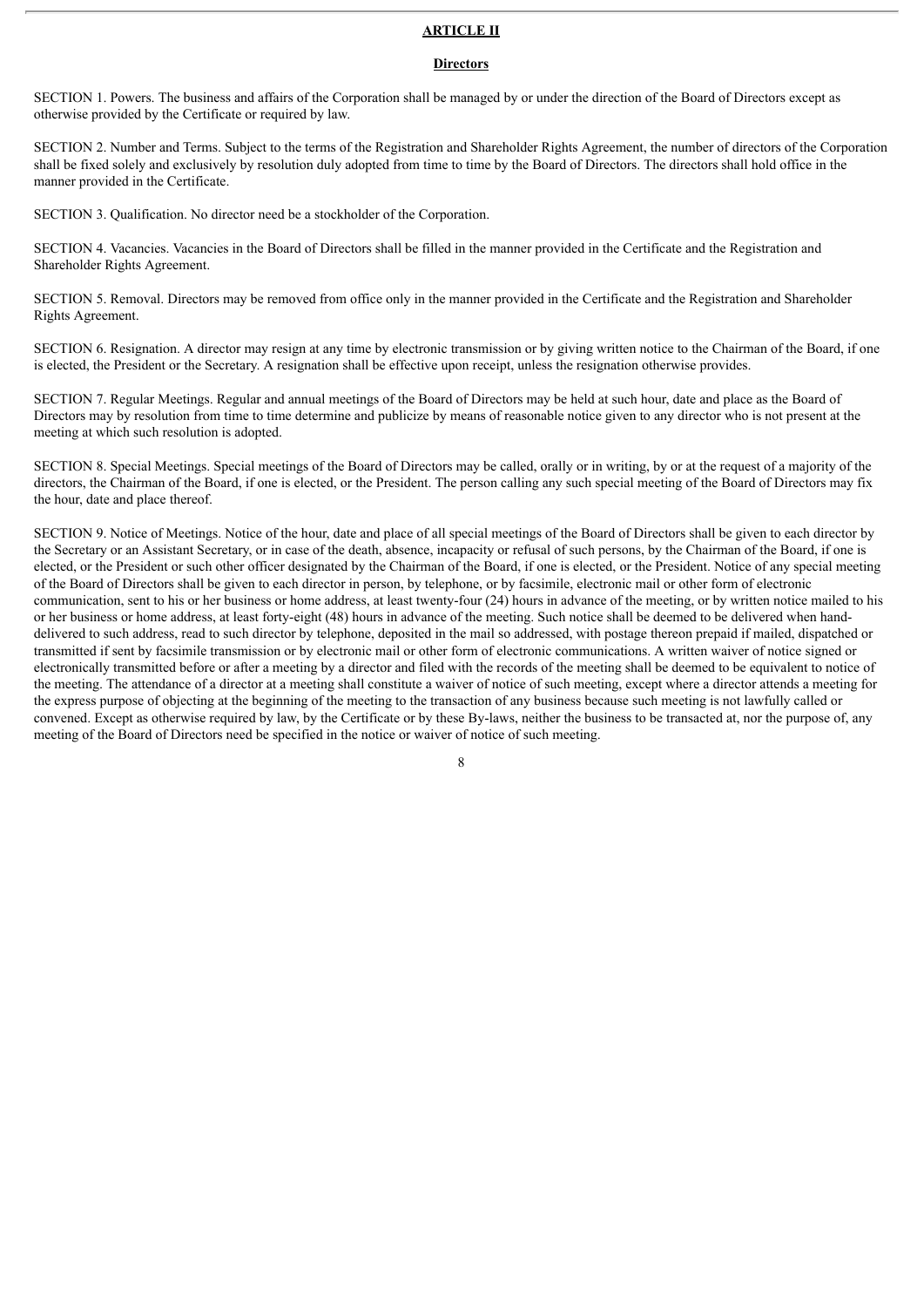SECTION 10. Quorum. At any meeting of the Board of Directors, a majority of the total number of directors shall constitute a quorum for the transaction of business, but if less than a quorum is present at a meeting, a majority of the directors present may adjourn the meeting from time to time, and the meeting may be held as adjourned without further notice. Any business which might have been transacted at the meeting as originally noticed may be transacted at such adjourned meeting at which a quorum is present. For purposes of this section, the total number of directors includes any unfilled vacancies on the Board of Directors.

SECTION 11. Action at Meeting. At any meeting of the Board of Directors at which a quorum is present, the vote of a majority of the directors present shall constitute action by the Board of Directors, unless otherwise required by law, by the Certificate or by these By-laws.

SECTION 12. Action by Consent. Any action required or permitted to be taken at any meeting of the Board of Directors may be taken without a meeting if all members of the Board of Directors consent thereto in writing or by electronic transmission and the writing or writings or electronic transmission or transmissions are filed with the records of the meetings of the Board of Directors. Such filing shall be in paper form if the minutes are maintained in paper form and shall be in electronic form if the minutes are maintained in electronic form. Such consent shall be treated as a resolution of the Board of Directors for all purposes.

SECTION 13. Manner of Participation. Directors may participate in meetings of the Board of Directors by means of conference telephone or other communications equipment by means of which all directors participating in the meeting can hear each other, and participation in a meeting in accordance herewith shall constitute presence in person at such meeting for purposes of these By-laws.

SECTION 14. Presiding Director. The Board of Directors shall designate a representative to preside over all meetings of the Board of Directors, provided that if the Board of Directors does not so designate such a presiding director or such designated presiding director is unable to so preside or is absent, then the Chairman of the Board, if one is elected, shall preside over all meetings of the Board of Directors. If both the designated presiding director, if one is so designated, and the Chairman of the Board, if one is elected, are unable to preside or are absent, the Board of Directors shall designate an alternate representative to preside over a meeting of the Board of Directors.

SECTION 15. Committees. Subject to the terms of the Registration and Shareholder Rights Agreement, the Board of Directors, by vote of a majority of the directors then in office, may elect one or more committees, including, without limitation, a Compensation Committee, a Nominating & Corporate Governance Committee and an Audit Committee, and may delegate thereto some or all of its powers except those which by law, by the Certificate or by these By-laws may not be delegated. Except as the Board of Directors may otherwise determine, any such committee may make rules for the conduct of its business, but unless otherwise provided by the Board of Directors or in such rules, its business shall be conducted so far as possible in the same manner as is provided by these By-laws for the Board of Directors. All members of such committees shall hold such offices at the pleasure of the Board of Directors. The Board of Directors may abolish any such committee at any time. Any committee to which the Board of Directors delegates any of its powers or duties shall keep records of its meetings and shall report its action to the Board of Directors.

SECTION 16. Compensation of Directors. Directors shall receive such compensation for their services as shall be determined by a majority of the Board of Directors, or a designated committee thereof, provided that directors who are serving the Corporation as employees and who receive compensation for their services as such, shall not receive any salary or other compensation for their services as directors of the Corporation.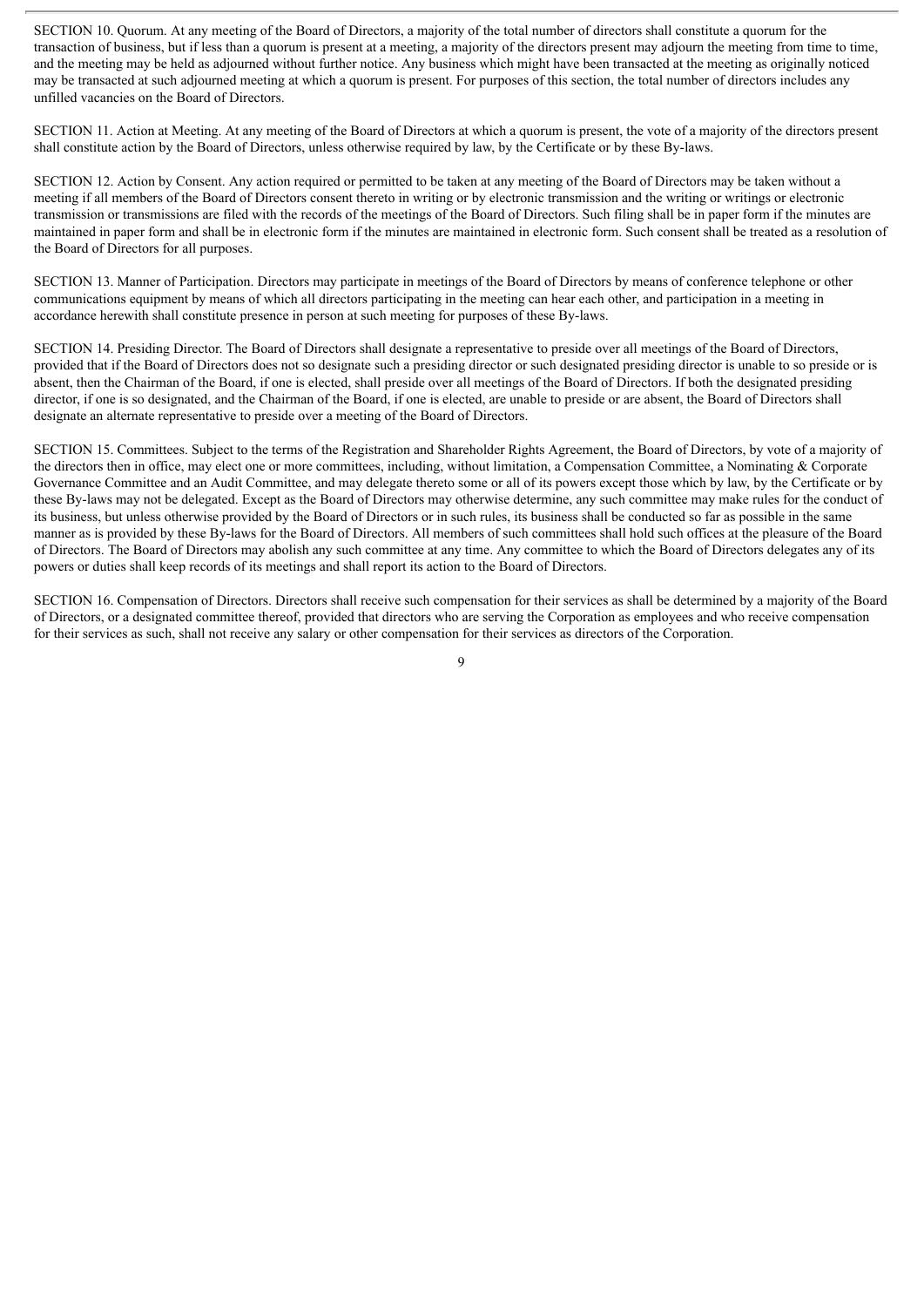#### **ARTICLE III**

#### **Officers**

SECTION 1. Enumeration. The officers of the Corporation shall consist of a President, a Treasurer, a Secretary and such other officers, including, without limitation, a Chairman of the Board of Directors, a Chief Executive Officer and one or more Vice Presidents (including Executive Vice Presidents or Senior Vice Presidents), Assistant Vice Presidents, Assistant Treasurers and Assistant Secretaries, as the Board of Directors may determine.

SECTION 2. Election. At the regular annual meeting of the Board of Directors following the Annual Meeting, the Board of Directors shall elect the President, the Treasurer and the Secretary. Other officers may be elected by the Board of Directors at such regular annual meeting of the Board of Directors or at any other regular or special meeting.

SECTION 3. Qualification. No officer need be a stockholder or a director. Any person may occupy more than one office of the Corporation at any time.

SECTION 4. Tenure. Except as otherwise provided by the Certificate or by these By-laws, each of the officers of the Corporation shall hold office until the regular annual meeting of the Board of Directors following the next Annual Meeting and until his or her successor is elected and qualified or until his or her earlier resignation or removal.

SECTION 5. Resignation. Any officer may resign by delivering his or her written or electronically transmitted resignation to the Corporation addressed to the President or the Secretary, and such resignation shall be effective upon receipt, unless the resignation otherwise provides.

SECTION 6. Removal. Except as otherwise provided by law or by resolution of the Board of Directors, the Board of Directors may remove any officer with or without cause by the affirmative vote of a majority of the directors then in office.

SECTION 7. Absence or Disability. In the event of the absence or disability of any officer, the Board of Directors may designate another officer to act temporarily in place of such absent or disabled officer.

SECTION 8. Vacancies. Any vacancy in any office may be filled for the unexpired portion of the term by the Board of Directors.

SECTION 9. President. The President shall, subject to the direction of the Board of Directors, have such powers and shall perform such duties as the Board of Directors may from time to time designate.

SECTION 10. Chairman of the Board. The Chairman of the Board, if one is elected, shall have such powers and shall perform such duties as the Board of Directors may from time to time designate.

SECTION 11. Chief Executive Officer. The Chief Executive Officer, if one is elected, shall have such powers and shall perform such duties as the Board of Directors may from time to time designate.

SECTION 12. Vice Presidents and Assistant Vice Presidents. Any Vice President (including any Executive Vice President or Senior Vice President) and any Assistant Vice President shall have such powers and shall perform such duties as the Board of Directors or the Chief Executive Officer may from time to time designate.

SECTION 13. Treasurer and Assistant Treasurers. The Treasurer shall, subject to the direction of the Board of Directors and except as the Board of Directors or the Chief Executive Officer may otherwise provide, have general charge of the financial affairs of the Corporation and shall cause to be kept accurate books of account. The Treasurer shall have custody of all funds, securities, and valuable documents of the Corporation. He or she shall have such other duties and powers as may be designated from time to time by the Board of Directors or the Chief Executive Officer. Any Assistant Treasurer shall have such powers and perform such duties as the Board of Directors or the Chief Executive Officer may from time to time designate.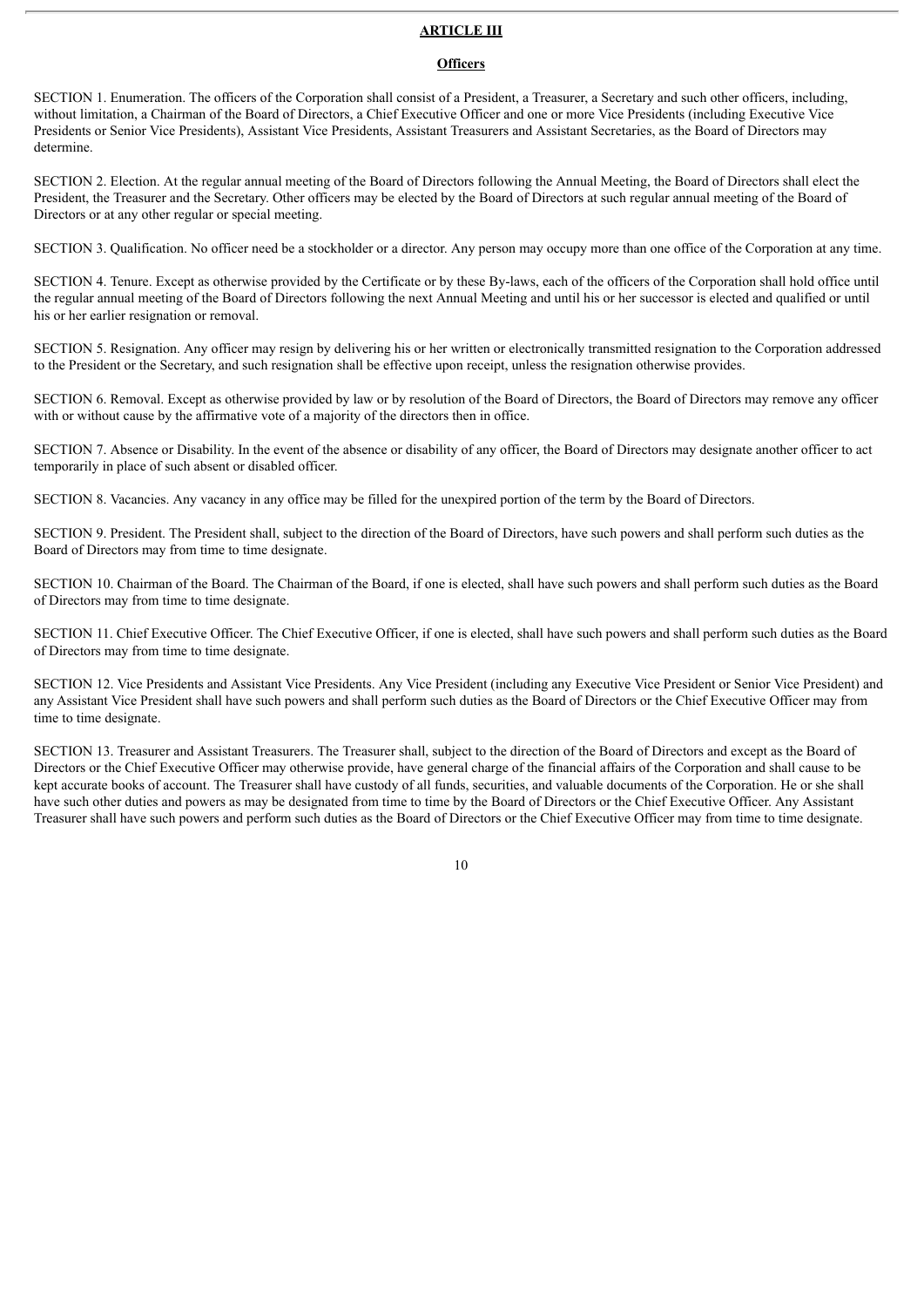SECTION 14. Secretary and Assistant Secretaries. The Secretary shall record all the proceedings of the meetings of the stockholders and the Board of Directors (including committees of the Board of Directors) in books kept for that purpose. In his or her absence from any such meeting, a temporary secretary chosen at the meeting shall record the proceedings thereof. The Secretary shall have charge of the stock ledger (which may, however, be kept by any transfer or other agent of the Corporation). The Secretary shall have custody of the seal of the Corporation, and the Secretary, or an Assistant Secretary shall have authority to affix it to any instrument requiring it, and, when so affixed, the seal may be attested by his or her signature or that of an Assistant Secretary. The Secretary shall have such other duties and powers as may be designated from time to time by the Board of Directors or the Chief Executive Officer. In the absence of the Secretary, any Assistant Secretary may perform his or her duties and responsibilities. Any Assistant Secretary shall have such powers and perform such duties as the Board of Directors or the Chief Executive Officer may from time to time designate.

SECTION 15. Other Powers and Duties. Subject to these By-laws and to such limitations as the Board of Directors may from time to time prescribe, the officers of the Corporation shall each have such powers and duties as generally pertain to their respective offices, as well as such powers and duties as from time to time may be conferred by the Board of Directors or the Chief Executive Officer.

#### **ARTICLE IV**

#### **Capital Stock**

SECTION 1. Certificates of Stock. Each stockholder shall be entitled to a certificate of the capital stock of the Corporation in such form as may from time to time be prescribed by the Board of Directors. Such certificate shall be signed by any two authorized officers of the Corporation. The Corporation seal and the signatures by the Corporation's officers, the transfer agent or the registrar may be facsimiles. In case any officer, transfer agent or registrar who has signed or whose facsimile signature has been placed on such certificate shall have ceased to be such officer, transfer agent or registrar before such certificate is issued, it may be issued by the Corporation with the same effect as if he or she were such officer, transfer agent or registrar at the time of its issue. Every certificate for shares of stock which are subject to any restriction on transfer and every certificate issued when the Corporation is authorized to issue more than one class or series of stock shall contain such legend with respect thereto as is required by law. Notwithstanding anything to the contrary provided in these By-laws, the Board of Directors of the Corporation may provide by resolution or resolutions that some or all of any or all classes or series of its stock shall be uncertificated shares (except that the foregoing shall not apply to shares represented by a certificate until such certificate is surrendered to the Corporation), and by the approval and adoption of these By-laws the Board of Directors has determined that all classes or series of the Corporation's stock may be uncertificated, whether upon original issuance, re-issuance, or subsequent transfer.

SECTION 2. Transfers. Subject to any restrictions on transfer and unless otherwise provided by the Board of Directors, shares of stock that are represented by a certificate may be transferred on the books of the Corporation by the surrender to the Corporation or its transfer agent of the certificate theretofore properly endorsed or accompanied by a written assignment or power of attorney properly executed, with transfer stamps (if necessary) affixed, and with such proof of the authenticity of signature as the Corporation or its transfer agent may reasonably require. Shares of stock that are not represented by a certificate may be transferred on the books of the Corporation by submitting to the Corporation or its transfer agent such evidence of transfer and following such other procedures as the Corporation or its transfer agent may require.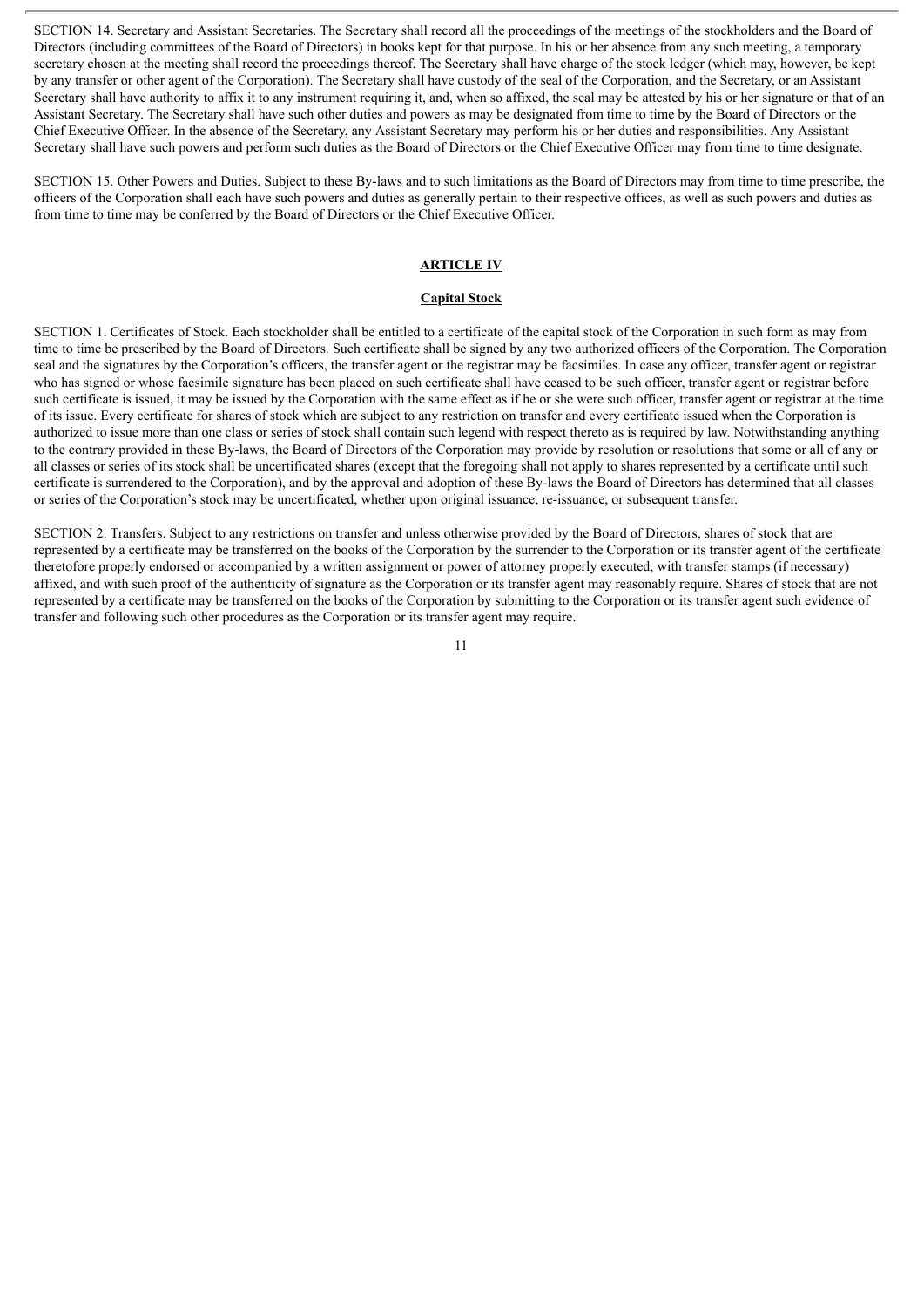SECTION 3. Record Holders. Except as may otherwise be required by law, by the Certificate or by these By-laws, the Corporation shall be entitled to treat the record holder of stock as shown on its books as the owner of such stock for all purposes, including the payment of dividends and the right to vote with respect thereto, regardless of any transfer, pledge or other disposition of such stock, until the shares have been transferred on the books of the Corporation in accordance with the requirements of these By-laws.

SECTION 4. Record Date. In order that the Corporation may determine the stockholders entitled to notice of or to vote at any meeting of stockholders or any adjournment thereof or entitled to receive payment of any dividend or other distribution or allotment of any rights, or entitled to exercise any rights in respect of any change, conversion or exchange of stock or for the purpose of any other lawful action, the Board of Directors may fix a record date, which record date shall not precede the date upon which the resolution fixing the record date is adopted by the Board of Directors, and which record date: (a) in the case of determination of stockholders entitled to vote at any meeting of stockholders, shall, unless otherwise required by law, not be more than sixty (60) nor less than ten (10) days before the date of such meeting and (b) in the case of any other action, shall not be more than sixty (60) days prior to such other action. If no record date is fixed: (i) the record date for determining stockholders entitled to notice of or to vote at a meeting of stockholders shall be at the close of business on the day next preceding the day on which notice is given, or, if notice is waived, at the close of business on the day next preceding the day on which the meeting is held; and (ii) the record date for determining stockholders for any other purpose shall be at the close of business on the day on which the Board of Directors adopts the resolution relating thereto.

SECTION 5. Replacement of Certificates. In case of the alleged loss, destruction or mutilation of a certificate of stock of the Corporation, a duplicate certificate may be issued in place thereof, upon such terms as the Board of Directors may prescribe.

#### **ARTICLE V**

#### **Indemnification**

SECTION 1. Definitions. For purposes of this Article:

(a) "Corporate Status" describes the status of a person who is serving or has served (i) as a Director of the Corporation, (ii) as an Officer of the Corporation, (iii) as a Non-Officer Employee of the Corporation, or (iv) as a director, partner, trustee, officer, employee or agent of any other corporation, partnership, limited liability company, joint venture, trust, employee benefit plan, foundation, association, organization or other legal entity which such person is or was serving at the request of the Corporation. For purposes of this Section 1(a), a Director, Officer or Non-Officer Employee of the Corporation who is serving or has served as a director, partner, trustee, officer, employee or agent of a Subsidiary shall be deemed to be serving at the request of the Corporation. Notwithstanding the foregoing, "Corporate Status" shall not include the status of a person who is serving or has served as a director, officer, employee or agent of a constituent corporation absorbed in a merger or consolidation transaction with the Corporation with respect to such person's activities prior to said transaction, unless specifically authorized by the Board of Directors or the stockholders of the Corporation;

(b) "Director" means any person who serves or has served the Corporation as a director on the Board of Directors of the Corporation, including, for the avoidance of doubt, any person who has served as a director on the board of directors of ARYA Sciences Acquisition Corp II, a Cayman exempted company;

(c) "Disinterested Director" means, with respect to each Proceeding in respect of which indemnification is sought hereunder, a Director of the Corporation who is not and was not a party to such Proceeding;

(d) "Expenses" means all reasonable, documented and out-of-pocket attorneys' fees, retainers, court costs, transcript costs, fees of expert witnesses, private investigators and professional advisors (including, without limitation, accountants and investment bankers), travel expenses, duplicating costs, printing and binding costs, costs of preparation of demonstrative evidence and other courtroom presentation aids and devices, costs incurred in connection with document review, organization, imaging and computerization, telephone charges, postage, delivery service fees, and all other disbursements, costs or expenses of the type customarily incurred in connection with prosecuting, defending, preparing to prosecute or defend, investigating, being or preparing to be a witness in, settling or otherwise participating in, a Proceeding;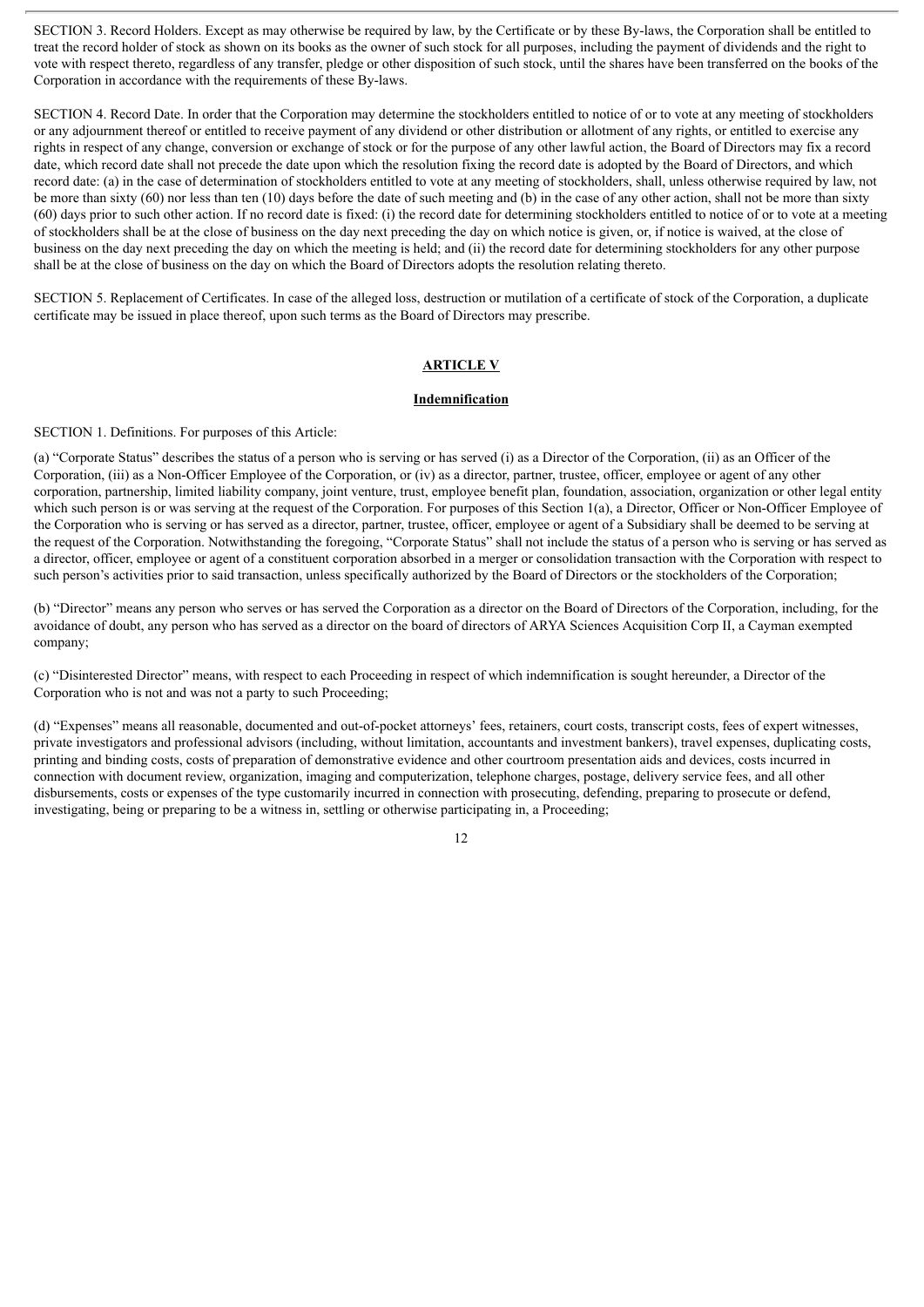(e) "Liabilities" means judgments, damages, liabilities, losses, penalties, excise taxes, fines and amounts paid in settlement;

(f) "Non-Officer Employee" means any person who serves or has served as an employee or agent of the Corporation, but who is not or was not a Director or Officer:

(g) "Officer" means any person who serves or has served the Corporation as an officer of the Corporation appointed by the Board of Directors of the Corporation, including, for the avoidance of doubt, any person who has served as an officer of ARYA Sciences Acquisition Corp II, a Cayman exempted company;

(h) "Proceeding" means any threatened, pending or completed action, suit, arbitration, alternate dispute resolution mechanism, inquiry, investigation, administrative hearing or other proceeding, whether civil, criminal, administrative, arbitrative or investigative; and

(i) "Subsidiary" shall mean any corporation, partnership, limited liability company, joint venture, trust or other entity of which the Corporation owns (either directly or through or together with another Subsidiary of the Corporation) either (i) a general partner, managing member or other similar interest or (ii) (A) fifty percent (50%) or more of the voting power of the voting capital equity interests of such corporation, partnership, limited liability company, joint venture or other entity, or (B) fifty percent (50%) or more of the outstanding voting capital stock or other voting equity interests of such corporation, partnership, limited liability company, joint venture or other entity.

#### SECTION 2. Indemnification of Directors and Officers.

(a) Subject to the operation of Section 4 of this Article V of these By-laws, each Director and Officer shall be indemnified and held harmless by the Corporation to the fullest extent authorized by the DGCL, as the same exists or may hereafter be amended (but, in the case of any such amendment, only to the extent that such amendment permits the Corporation to provide broader indemnification rights than such law permitted the Corporation to provide prior to such amendment), and to the extent authorized in this Section 2.

(1) Actions, Suits and Proceedings Other than By or In the Right of the Corporation. Each Director and Officer shall be indemnified and held harmless by the Corporation against any and all Expenses and Liabilities that are incurred or paid by such Director or Officer or on such Director's or Officer's behalf in connection with any Proceeding or any claim, issue or matter therein (other than an action by or in the right of the Corporation), which such Director or Officer is, or is threatened to be made, a party to or participant in by reason of such Director's or Officer's Corporate Status, if such Director or Officer acted in good faith and in a manner such Director or Officer reasonably believed to be in or not opposed to the best interests of the Corporation and, with respect to any criminal proceeding, had no reasonable cause to believe his or her conduct was unlawful.

(2) Actions, Suits and Proceedings By or In the Right of the Corporation. Each Director and Officer shall be indemnified and held harmless by the Corporation against any and all Expenses that are incurred by such Director or Officer or on such Director's or Officer's behalf in connection with any Proceeding or any claim, issue or matter therein by or in the right of the Corporation, which such Director or Officer is, or is threatened to be made, a party to or participant in by reason of such Director's or Officer's Corporate Status, if such Director or Officer acted in good faith and in a manner such Director or Officer reasonably believed to be in or not opposed to the best interests of the Corporation; provided, however, that no indemnification shall be made under this Section 2(a)(2) in respect of any claim, issue or matter as to which such Director or Officer shall have been finally adjudged by a court of competent jurisdiction to be liable to the Corporation, unless, and only to the extent that, the Court of Chancery or another court in which such Proceeding was brought shall determine upon application that, despite adjudication of liability, but in view of all the circumstances of the case, such Director or Officer is fairly and reasonably entitled to indemnification for such Expenses that such court deems proper.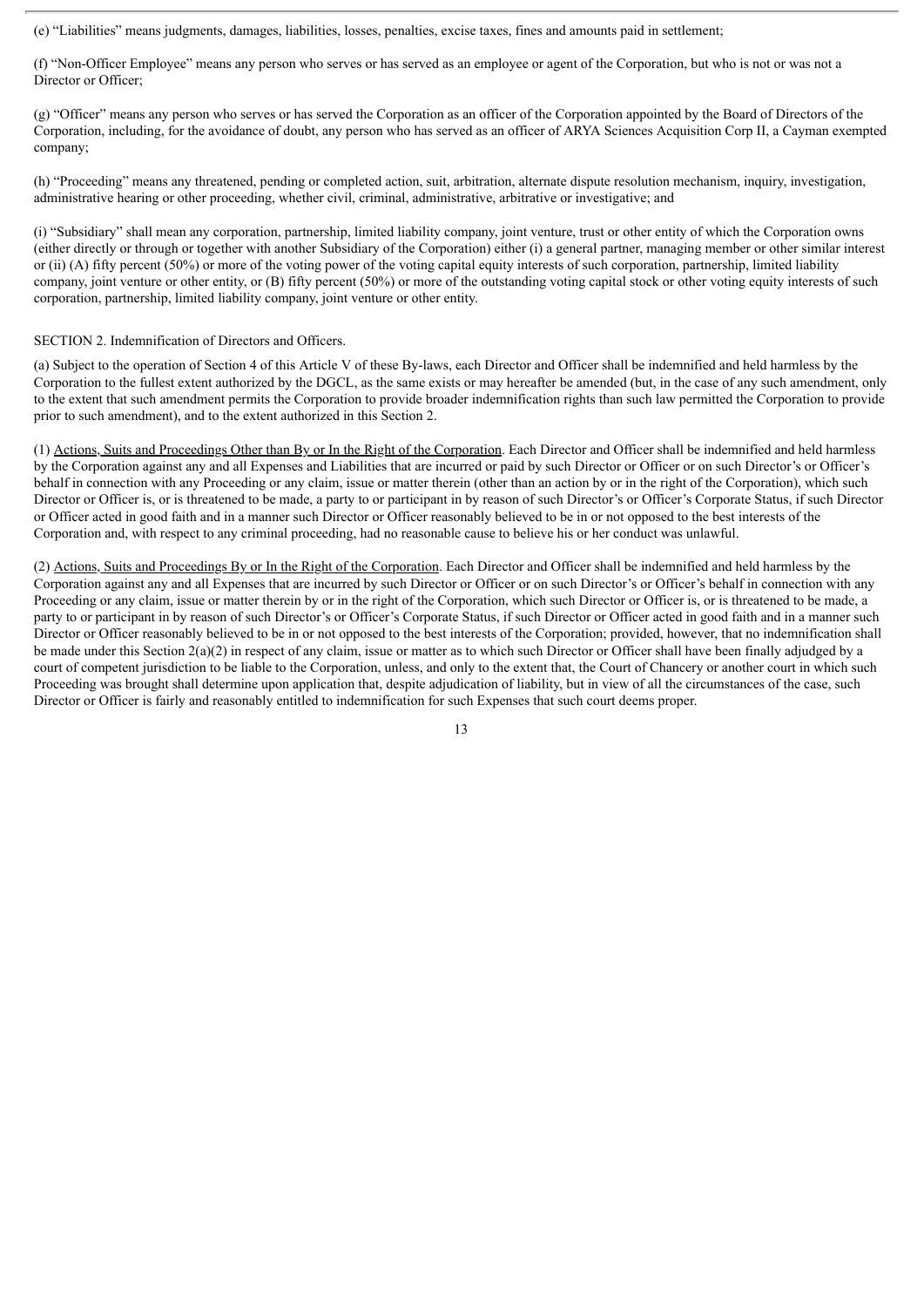(3) Survival of Rights. The rights of indemnification provided by this Section 2 shall continue as to a Director or Officer after he or she has ceased to be a Director or Officer and shall inure to the benefit of his or her heirs, executors, administrators and personal representatives.

(4) Actions by Directors or Officers. Notwithstanding the foregoing, the Corporation shall indemnify any Director or Officer seeking indemnification in connection with a Proceeding initiated by such Director or Officer only if such Proceeding (including any parts of such Proceeding not initiated by such Director or Officer) was authorized in advance by the Board of Directors of the Corporation, unless such Proceeding was brought to enforce such Officer's or Director's rights to indemnification or, in the case of Directors, advancement of Expenses under these By-laws in accordance with the provisions set forth herein.

SECTION 3. Indemnification of Non-Officer Employees. Subject to the operation of Section 4 of this Article V of these By-laws, each Non-Officer Employee may, in the discretion of the Board of Directors of the Corporation, be indemnified by the Corporation to the fullest extent authorized by the DGCL, as the same exists or may hereafter be amended, against any or all Expenses and Liabilities that are incurred by such Non-Officer Employee or on such Non-Officer Employee's behalf in connection with any threatened, pending or completed Proceeding, or any claim, issue or matter therein, which such Non-Officer Employee is, or is threatened to be made, a party to or participant in by reason of such Non-Officer Employee's Corporate Status, if such Non-Officer Employee acted in good faith and in a manner such Non-Officer Employee reasonably believed to be in or not opposed to the best interests of the Corporation and, with respect to any criminal proceeding, had no reasonable cause to believe his or her conduct was unlawful. The rights of indemnification provided by this Section 3 shall exist as to a Non-Officer Employee after he or she has ceased to be a Non-Officer Employee and shall inure to the benefit of his or her heirs, personal representatives, executors and administrators. Notwithstanding the foregoing, the Corporation may indemnify any Non-Officer Employee seeking indemnification in connection with a Proceeding initiated by such Non-Officer Employee only if such Proceeding was authorized in advance by the Board of Directors of the Corporation.

SECTION 4. Determination. Unless ordered by a court, no indemnification shall be provided pursuant to this Article V to a Director, to an Officer or to a Non-Officer Employee unless a determination shall have been made that such person acted in good faith and in a manner such person reasonably believed to be in or not opposed to the best interests of the Corporation and, with respect to any criminal Proceeding, such person had no reasonable cause to believe his or her conduct was unlawful. Such determination shall be made by (a) a majority vote of the Disinterested Directors, even though less than a quorum of the Board of Directors, (b) a committee comprised of Disinterested Directors, such committee having been designated by a majority vote of the Disinterested Directors (even though less than a quorum), (c) if there are no such Disinterested Directors, or if a majority of Disinterested Directors so directs, by independent legal counsel in a written opinion, or (d) by the stockholders of the Corporation.

SECTION 5. Advancement of Expenses to Directors Prior to Final Disposition.

(a) The Corporation shall advance all Expenses incurred by or on behalf of any Director in connection with any Proceeding in which such Director is involved by reason of such Director's Corporate Status within thirty (30) days after the receipt by the Corporation of a written statement from such Director requesting such advance or advances from time to time, whether prior to or after final disposition of such Proceeding. Such statement or statements shall reasonably evidence the Expenses incurred by such Director and shall be preceded or accompanied by an undertaking by or on behalf of such Director to repay any Expenses so advanced if it shall ultimately be determined that such Director is not entitled to be indemnified against such Expenses.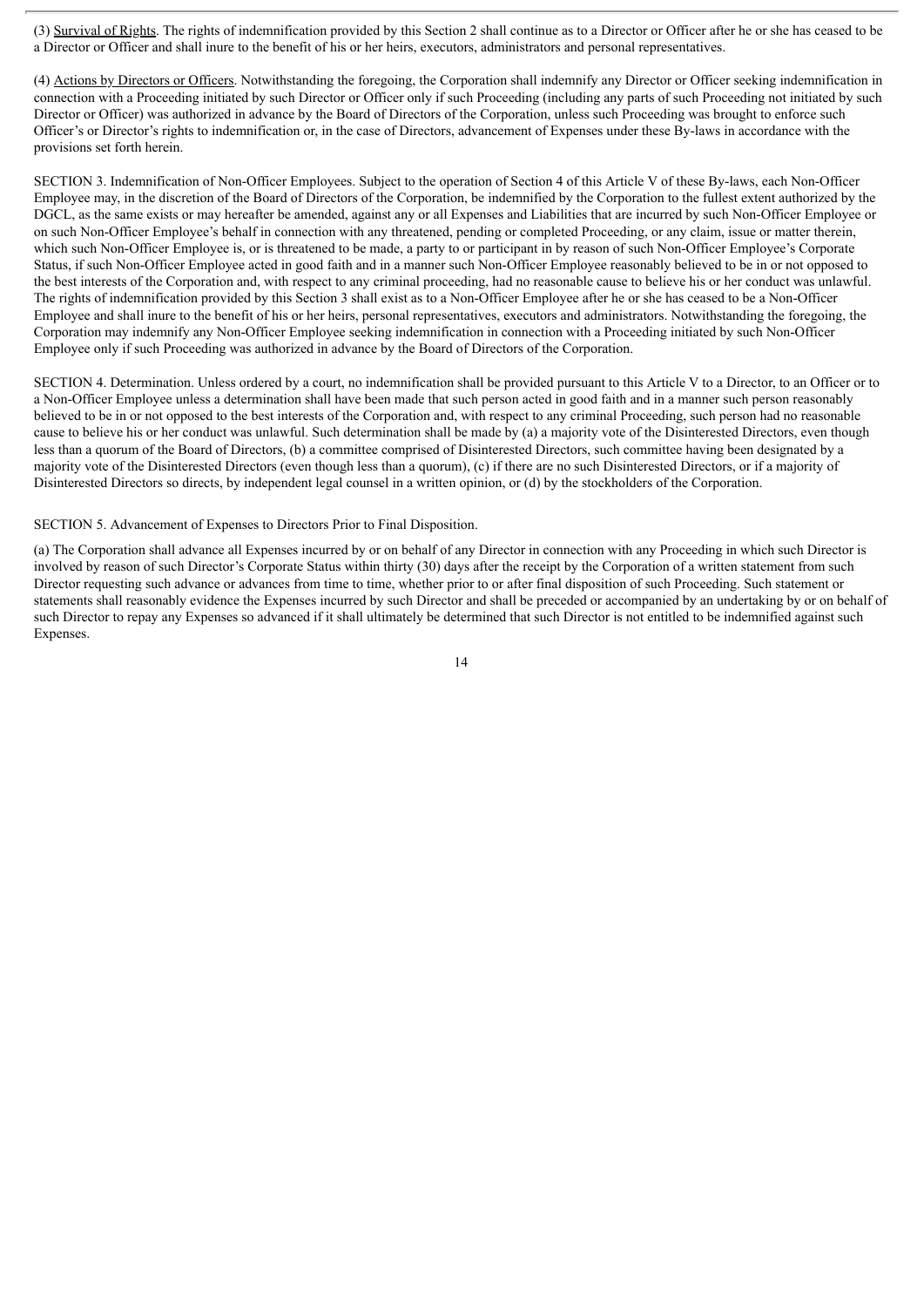Notwithstanding the foregoing, the Corporation shall advance all Expenses incurred by or on behalf of any Director seeking advancement of expenses hereunder in connection with a Proceeding initiated by such Director only if such Proceeding (including any parts of such Proceeding not initiated by such Director) was (i) authorized by the Board of Directors of the Corporation, or (ii) brought to enforce such Director's rights to indemnification or advancement of Expenses under these By-laws.

(b) If a claim for advancement of Expenses hereunder by a Director is not paid in full by the Corporation within thirty (30) days after receipt by the Corporation of documentation of Expenses and the required undertaking, such Director may at any time thereafter bring suit against the Corporation to recover the unpaid amount of the claim and if successful in whole or in part, such Director shall also be entitled to be paid the expenses of prosecuting or defending such suit. The failure of the Corporation (including its Board of Directors or any committee thereof, independent legal counsel, or stockholders) to make a determination concerning the permissibility of such advancement of Expenses under this Article V shall not be a defense to an action brought by a Director for recovery of the unpaid amount of an advancement claim and shall not create a presumption that such advancement is not permissible. The burden of proving that a Director is not entitled to an advancement of expenses shall be on the Corporation.

(c) In any suit brought by the Corporation to recover an advancement of expenses pursuant to the terms of an undertaking, the Corporation shall be entitled to recover such expenses upon a final adjudication that the Director has not met any applicable standard for indemnification set forth in the DGCL.

#### SECTION 6. Advancement of Expenses to Officers and Non-Officer Employees Prior to Final Disposition.

(a) The Corporation may, at the discretion of the Board of Directors of the Corporation, advance any or all Expenses incurred by or on behalf of any Officer or any Non-Officer Employee in connection with any Proceeding in which such person is involved by reason of his or her Corporate Status as an Officer or Non-Officer Employee upon the receipt by the Corporation of a statement or statements from such Officer or Non-Officer Employee requesting such advance or advances from time to time, whether prior to or after final disposition of such Proceeding. Such statement or statements shall reasonably evidence the Expenses incurred by such Officer or Non-Officer Employee and shall be preceded or accompanied by an undertaking by or on behalf of such person to repay any Expenses so advanced if it shall ultimately be determined that such Officer or Non-Officer Employee is not entitled to be indemnified against such Expenses.

(b) In any suit brought by the Corporation to recover an advancement of expenses pursuant to the terms of an undertaking, the Corporation shall be entitled to recover such expenses upon a final adjudication that the Officer or Non-Officer Employee has not met any applicable standard for indemnification set forth in the DGCL.

#### SECTION 7. Contractual Nature of Rights.

(a) The provisions of this Article V shall be deemed to be a contract between the Corporation and each Director and Officer entitled to the benefits hereof at any time while this Article V is in effect, in consideration of such person's past or current and any future performance of services for the Corporation. Neither amendment, repeal or modification of any provision of this Article V nor the adoption of any provision of the Certificate of Incorporation inconsistent with this Article V shall eliminate or reduce any right conferred by this Article V in respect of any act or omission occurring, or any cause of action or claim that accrues or arises or any state of facts existing, at the time of or before such amendment, repeal, modification or adoption of an inconsistent provision (even in the case of a proceeding based on such a state of facts that is commenced after such time), and all rights to indemnification and advancement of Expenses granted herein or arising out of any act or omission shall vest at the time of the act or omission in question, regardless of when or if any proceeding with respect to such act or omission is commenced. The rights to indemnification and to advancement of expenses provided by, or granted pursuant to, this Article V shall continue notwithstanding that the person has ceased to be a director or officer of the Corporation and shall inure to the benefit of the estate, heirs, executors, administrators, legatees and distributes of such person.

(b) If a claim for indemnification (following final disposition of such Proceeding) or advancement of Expenses hereunder by a Director or Officer is not paid in full by the Corporation within sixty (60) days after receipt by the Corporation of a written claim for indemnification or advancement of Expenses, such Director or Officer may at any time thereafter bring suit against the Corporation to recover the unpaid amount of the claim, and if successful in whole or in part, pursuant to the terms of an undertaking, such Director or Officer shall also be entitled to be paid the expenses of prosecuting or defending such suit. The failure of the Corporation (including its Board of Directors or any committee thereof, independent legal counsel, or stockholders) to make a determination concerning the permissibility of such indemnification under this Article V shall not be a defense to an action brought by a Director or Officer for recovery of the unpaid amount of an indemnification claim and shall not create a presumption that such indemnification is not permissible. The burden of proving that a Director or Officer is not entitled to indemnification or advancement of Expenses shall be on the Corporation.

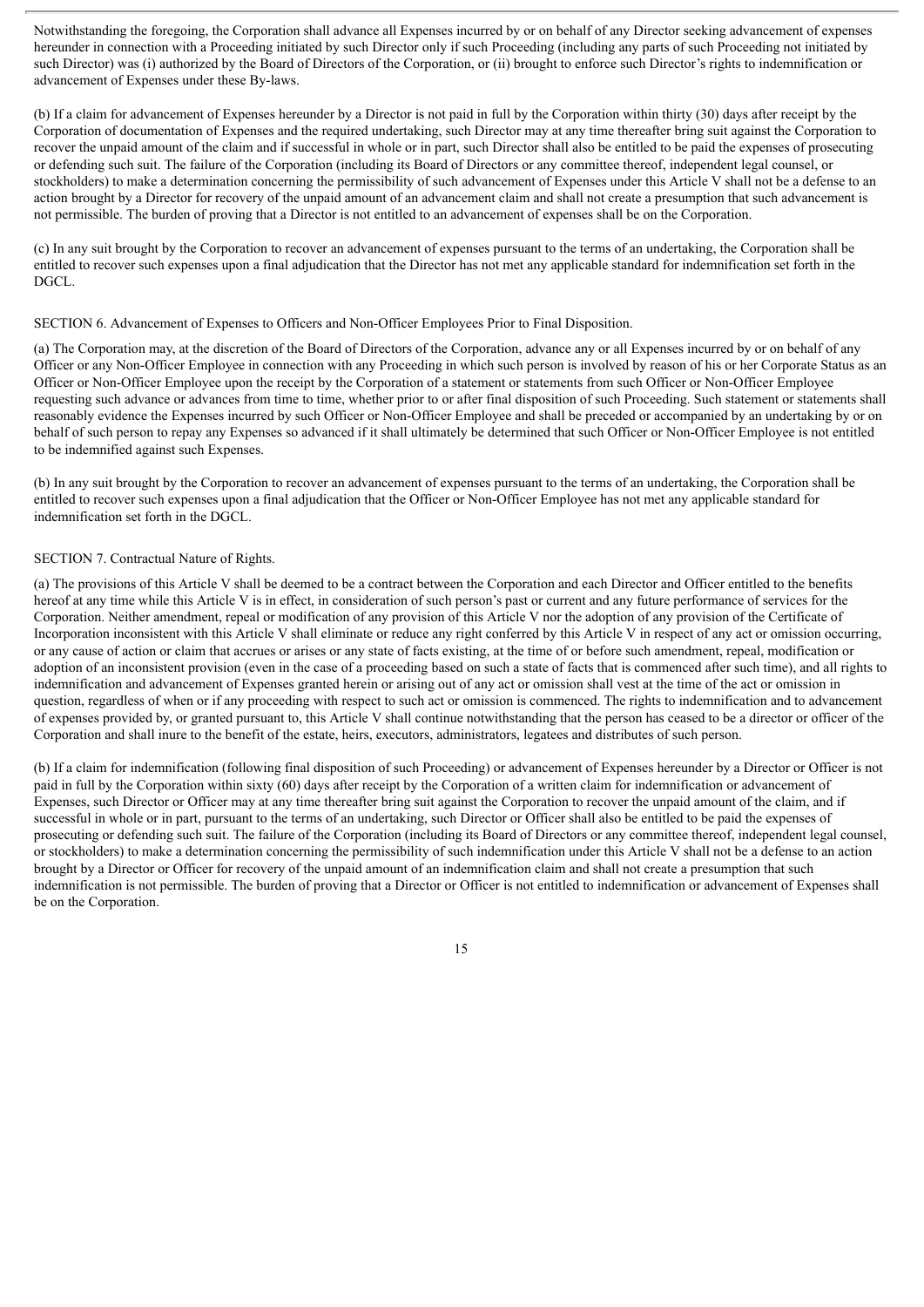(c) In any suit brought by a Director or Officer to enforce a right to indemnification hereunder, it shall be a defense that such Director or Officer has not met any applicable standard for indemnification set forth in the DGCL.

SECTION 8. Non-Exclusivity of Rights. The rights to indemnification and to advancement of Expenses set forth in this Article V shall not be exclusive of any other right which any Director, Officer, or Non-Officer Employee may have or hereafter acquire under any statute, provision of the Certificate or these By-laws, agreement, vote of stockholders or Disinterested Directors or otherwise.

SECTION 9. Insurance. The Corporation may maintain insurance, at its expense, to protect itself and any Director, Officer or Non-Officer Employee against any liability of any character asserted against or incurred by the Corporation or any such Director, Officer or Non-Officer Employee, or arising out of any such person's Corporate Status, whether or not the Corporation would have the power to indemnify such person against such liability under the DGCL or the provisions of this Article V.

SECTION 10. Other Indemnification. Subject to any other right which any Director, Officer or Non-Officer Employee may have or hereafter acquire under any statute, provision of the Certificate or these By-laws, agreement, vote of stockholders or Disinterested Directors or otherwise to the contrary, the Corporation's obligation, if any, to indemnify or provide advancement of Expenses to any person under this Article V as a result of such person serving, at the request of the Corporation, as a director, partner, trustee, officer, employee or agent of another corporation, partnership, joint venture, trust, employee benefit plan or other enterprise shall be reduced by any amount such person may collect as indemnification or advancement of Expenses from such other corporation, partnership, joint venture, trust, employee benefit plan or enterprise (the "Primary Indemnitor"). Subject to any other right which any Director, Officer or Non-Officer Employee may have or hereafter acquire under any statute, provision of the Certificate or these By-laws, agreement, vote of stockholders or Disinterested Directors or otherwise to the contrary, any indemnification or advancement of Expenses under this Article V owed by the Corporation as a result of a person serving, at the request of the Corporation, as a director, partner, trustee, officer, employee or agent of another corporation, partnership, joint venture, trust, employee benefit plan or other enterprise shall only be in excess of, and shall be secondary to, the indemnification or advancement of Expenses available from the applicable Primary Indemnitor(s) and any applicable insurance policies.

#### **ARTICLE VI**

#### **Miscellaneous Provisions**

SECTION 1. Fiscal Year. The fiscal year of the Corporation shall be determined by the Board of Directors.

SECTION 2. Seal. The Board of Directors shall have power to adopt and alter the seal of the Corporation.

SECTION 3. Execution of Instruments. All deeds, leases, transfers, contracts, bonds, notes and other obligations to be entered into by the Corporation in the ordinary course of its business without director action may be executed on behalf of the Corporation by the Chairman of the Board, if one is elected, the President or the Treasurer or any other officer, employee or agent of the Corporation as the Board of Directors may authorize.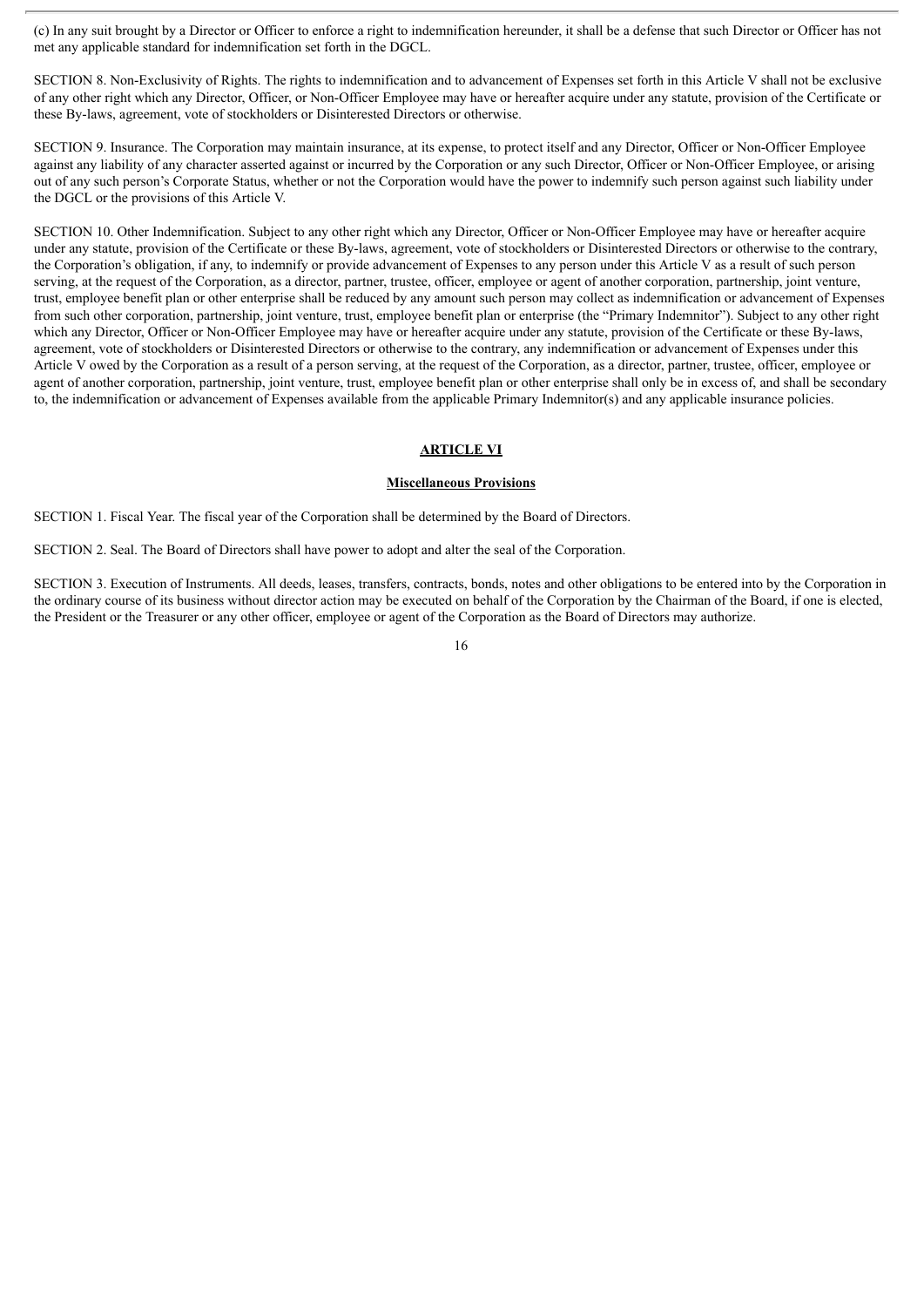SECTION 4. Voting of Securities. Unless the Board of Directors otherwise provides, the Chairman of the Board, if one is elected, the President or the Treasurer may waive notice of and act on behalf of the Corporation (including with regard to voting and actions by written consent), or appoint another person or persons to act as proxy or attorney in fact for the Corporation with or without discretionary power and/or power of substitution, at any meeting of stockholders or shareholders of any other corporation or organization, any of whose securities are held by the Corporation.

SECTION 5. Resident Agent. The Board of Directors may appoint a resident agent upon whom legal process may be served in any action or proceeding against the Corporation.

SECTION 6. Corporate Records. The original or attested copies of the Certificate, By-laws and records of all meetings of the incorporators, stockholders and the Board of Directors and the stock transfer books, which shall contain the names of all stockholders, their record addresses and the amount of stock held by each, may be kept outside the State of Delaware and shall be kept at the principal office of the Corporation, at an office of its counsel, at an office of its transfer agent or at such other place or places as may be designated from time to time by the Board of Directors.

SECTION 7. Certificate. All references in these By-laws to the Certificate shall be deemed to refer to the Amended and Restated Certificate of Incorporation of the Corporation, as amended and/or restated and in effect from time to time.

SECTION 8. Exclusive Jurisdiction. Unless the Corporation consents in writing to the selection of an alternative forum, the Court of Chancery of the State of Delaware shall be the sole and exclusive forum for state law claims for (i) any derivative action or proceeding brought on behalf of the Corporation, (ii) any action asserting a claim of breach of a fiduciary duty owed by any director, officer or other employee of the Corporation to the Corporation or the Corporation's stockholders, (iii) any action asserting a claim arising pursuant to any provision of the Delaware General Corporation Law or the Certificate or By-laws, (iv) any action to interpret, apply, enforce or determine the validity of the Certificate or By-laws, or (v) any action asserting a claim against the Corporation governed by the internal affairs doctrine. The provisions of this Section 8 shall not apply to any claims arising under the Exchange Act or the Securities Act of 1933, as amended. In addition, unless the Corporation consents in writing to the selection of an alternative forum, the United States District Court for the District of Massachusetts shall be the sole and exclusive forum for resolving any action asserting a claim arising under the Securities Act. Any person or entity purchasing or otherwise acquiring any interest in shares of capital stock of the Corporation shall be deemed to have notice of and consented to the provisions of this Section 8.

#### SECTION 9. Amendment of By-laws.

(a) Amendment by Directors. Except as provided otherwise by law, any section or portion of these By-laws may be amended or repealed by the Board of Directors by the affirmative vote of a majority of the directors then in office.

(b) Amendment by Stockholders. Except as otherwise required by these By-laws or by law, these By-laws may be amended or repealed at any Annual Meeting, or special meeting of stockholders called for such purpose in accordance with these By-Laws, by the affirmative vote of a majority of the outstanding shares entitled to vote on such amendment or repeal, voting together as a single class. Notwithstanding the foregoing, stockholder approval shall not be required unless mandated by the Certificate, these By-laws, or other applicable law.

SECTION 10. Notices. If mailed, notice to stockholders shall be deemed given when deposited in the mail, postage prepaid, directed to the stockholder at such stockholder's address as it appears on the records of the Corporation. Without limiting the manner by which notice otherwise may be given to stockholders, any notice to stockholders may be given by electronic transmission in the manner provided in Section 232 of the DGCL.

SECTION 11. Waivers. A written waiver of any notice, signed by a stockholder or director, or waiver by electronic transmission by such person, whether given before or after the time of the event for which notice is to be given, shall be deemed equivalent to the notice required to be given to such person. Neither the business to be transacted at, nor the purpose of, any meeting need be specified in such a waiver.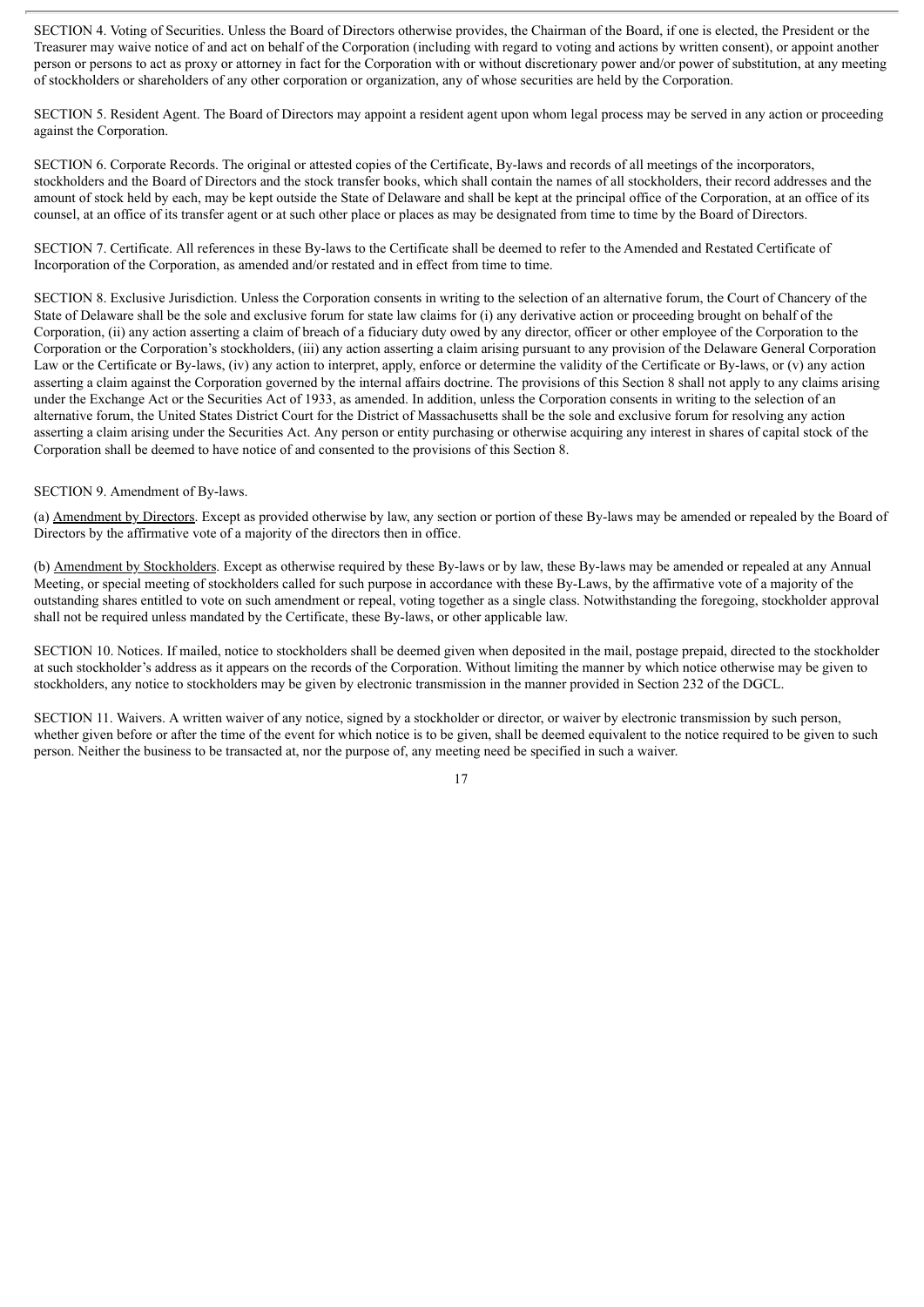<span id="page-22-0"></span>

#### **Cerevel Therapeutics Announces Updates to its Board of Directors**

**CAMBRIDGE, Mass.** – June 15, 2022 – Cerevel Therapeutics (Nasdaq: CERE), a company dedicated to unraveling the mysteries of the brain to treat neuroscience diseases, announced today that it has appointed Suneet Varma to serve as a member of its board of directors. Mr. Varma succeeds Morris Birnbaum, M.D., Ph.D., who announced that he is retiring from his role as Senior Vice President and Chief Scientific Officer of Internal Medicine at Pfizer Inc., and will therefore be stepping down from his position as a director at Cerevel. Dr. Birnbaum has served on the Cerevel board since the company's inception in 2018.

Mr. Varma is Global President, Rare Diseases, at Pfizer Inc., where he leads one of Pfizer's fastest growing, high science units, which includes a diverse portfolio in multiple therapeutic areas including cardiology, hematology, endocrinology-metabolic, renal, and neurology. Just prior, Mr. Varma was Global President, Hospital Business Unit at Pfizer, which impacts the lives of over 200 million patients annually. He currently sits on the Board of Trustees of Drew University and Kent Place School. Over his career he has also sat on the Board of the Ad Council and several life sciences industry associations.

"Suneet is a patient-focused leader with a strong track record in building businesses, driving commercial success, and supporting diversity, equity, and inclusion," Tony Coles, M.D., chief executive officer and chairperson of Cerevel Therapeutics. "I am pleased to add his depth of experience and vision to the board as we look forward to many milestones on our journey to deliver new treatment options for people living with some of the most devastating neuroscience diseases."

"I would also like to extend my sincere appreciation to Morrie for his years of service to Cerevel," continued Dr. Coles. "As one of our original Board members, Morrie has been instrumental in the establishment of the company and the tremendous progress we have made in the last four years."

"I am proud to take on this role as Cerevel continues to grow and meaningfully impact the lives of millions of people – both patients and their families – around the world suffering from debilitating neurologic diseases," said Mr. Varma. "Cerevel has convened some of the brightest and most compelling leaders in life sciences to advance research and deliver treatments for these conditions, and I am eager to join them in support of their mission."

"Being part of the Cerevel journey – and creating a company dedicated to transforming what is possible in neuroscience – has been an exciting and rewarding experience," said Dr. Birnbaum. "I look forward to seeing all that this organization will accomplish in the future, and I wish the board and the entire company well as they steer Cerevel through its next phase of growth."

#### **About Suneet Varma**

Suneet Varma is Global President, Rare Disease Business Unit, one of Pfizer's fastest growing, high science units, which includes a diverse portfolio focused in multiple therapeutic areas including cardiology, hematology, endocrinology-metabolic, renal, and neurology. Just prior, Mr. Varma was Global President, Hospital Business Unit, one of Pfizer's largest units which impacts the lives of over 200 million patients annually. Prior to that, Mr. Varma held positions of increasing responsibility at Pfizer, including Global President within Pfizer's Essential Health group leading the Global Brands and Anti-Infectives portfolios, President and General Manager of Pfizer Consumer Healthcare, and Regional President North America, Regional President Asia-Pacific and President of Consumer Healthcare in Canada.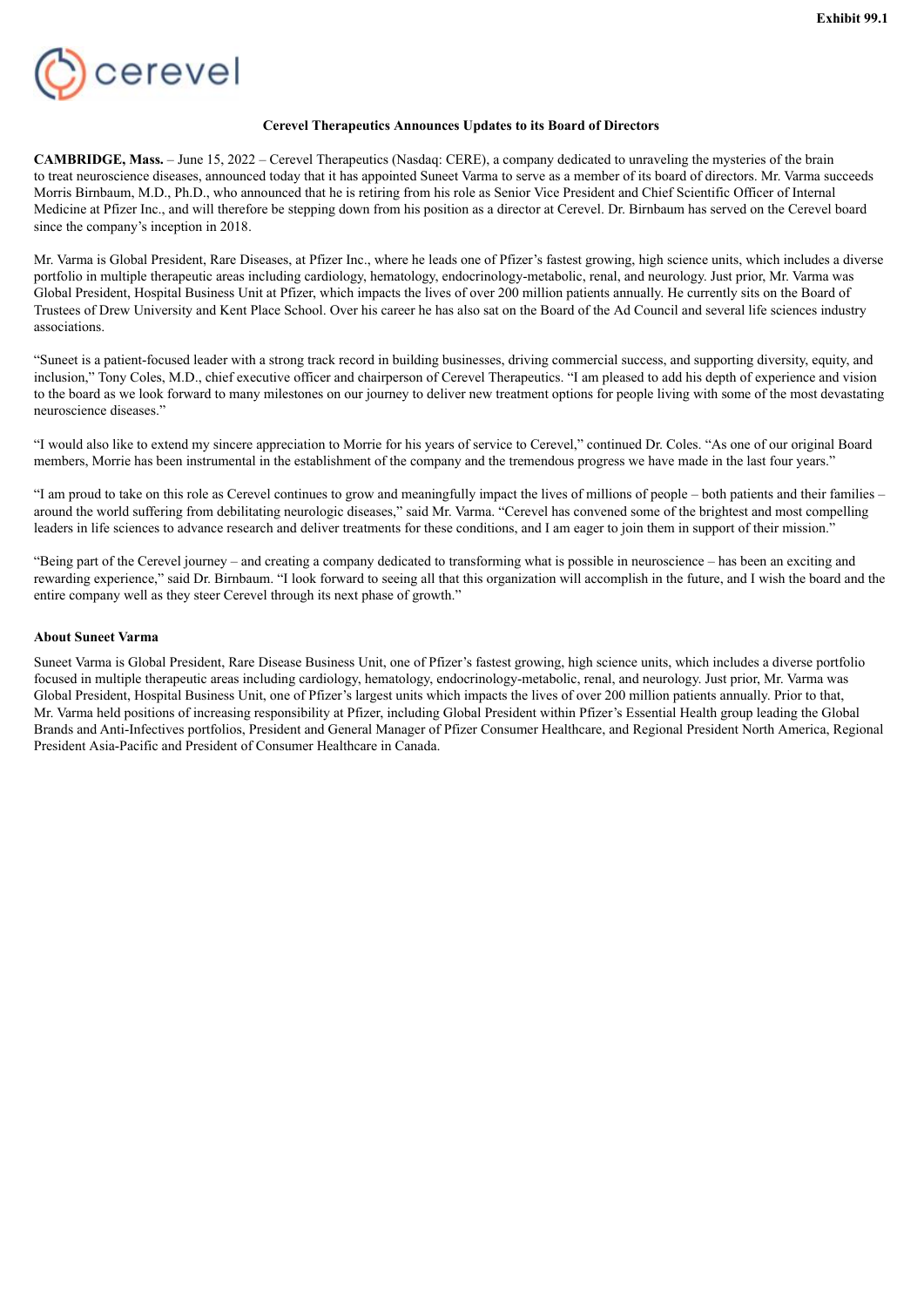Mr. Varma currently sits on the Board of Trustees of Drew University and Kent Place School. Over his career he has also sat on the Board of the Ad Council and several industry associations. Mr. Varma has a strong track record of launching medicines, leading brands, and changing the standard of care in treating patients. He received his M.B.A. from the Harvard Business School and a B.S. in Engineering from Tufts University.

#### **About Cerevel Therapeutics**

Cerevel Therapeutics is dedicated to unraveling the mysteries of the brain to treat neuroscience diseases. The company is tackling diseases with a targeted approach to neuroscience that combines expertise in neurocircuitry with a focus on receptor selectivity. Cerevel Therapeutics has a diversified pipeline comprising five clinical-stage investigational therapies and several preclinical compounds with the potential to treat a range of neuroscience diseases, including Parkinson's, epilepsy, schizophrenia, and dementia-related apathy. Headquartered in Cambridge, Mass., Cerevel Therapeutics is advancing its current research and development programs while exploring new modalities through internal research efforts, external collaborations, or potential acquisitions. For more information, visit www.cerevel.com.

#### **Special Note Regarding Forward-Looking Statements**

This press release contains forward-looking statements that are based on management's beliefs and assumptions and on information currently available to management. In some cases, you can identify forward-looking statements by the following words: "may," "will," "could," "would," "should," "expect," "intend," "plan," "anticipate," "believe," "estimate," "predict," "project," "potential," "continue," "ongoing" or the negative of these terms or other comparable terminology, although not all forward-looking statements contain these words. These statements involve risks, uncertainties and other factors that may cause actual results, levels of activity, performance, or achievements to be materially different from the information expressed or implied by these forward-looking statements. Although we believe that we have a reasonable basis for each forward-looking statement contained in this press release, we caution you that these statements are based on a combination of facts and factors currently known by us and our projections of the future, about which we cannot be certain. Forward-looking statements in this press release include, but are not limited to, statements about our goals and strategy and the potential attributes and benefits of our product candidates. We cannot assure you that the forward-looking statements in this press release will prove to be accurate. Furthermore, if the forward-looking statements prove to be inaccurate, the inaccuracy may be material. Actual performance and results may differ materially from those projected or suggested in the forward-looking statements due to various risks and uncertainties, including, among others: clinical trial results may not be favorable; uncertainties inherent in the product development process (including with respect to the timing of results and whether such results will be predictive of future results); the impact of COVID-19 on the timing, progress and results of ongoing or planned clinical trials; other impacts of COVID-19, including operational disruptions or delays or to our ability to raise additional capital; whether and when, if at all, our product candidates will receive approval from the FDA or other regulatory authorities, and for which, if any, indications; competition from other biotechnology companies; uncertainties regarding intellectual property protection; and other risks identified in our SEC filings, including those under the heading "Risk Factors" in our Quarterly Report on Form 10-Q filed with the SEC on May 10, 2022 and our subsequent SEC filings. In light of the significant uncertainties in these forward-looking statements, you should not regard these statements as a representation or warranty by us or any other person that we will achieve our objectives and plans in any specified time frame, or at all. The forward-looking statements in this press release represent our views as of the date of this press release. We anticipate that subsequent events and developments will cause our views to change. However, while we may elect to update these forward-looking statements at some point in the future, we have no current intention of doing so except to the extent required by applicable law. You should, therefore, not rely on these forward-looking statements *as representing our views as of any date subsequent to the date of this press release.*

# # #